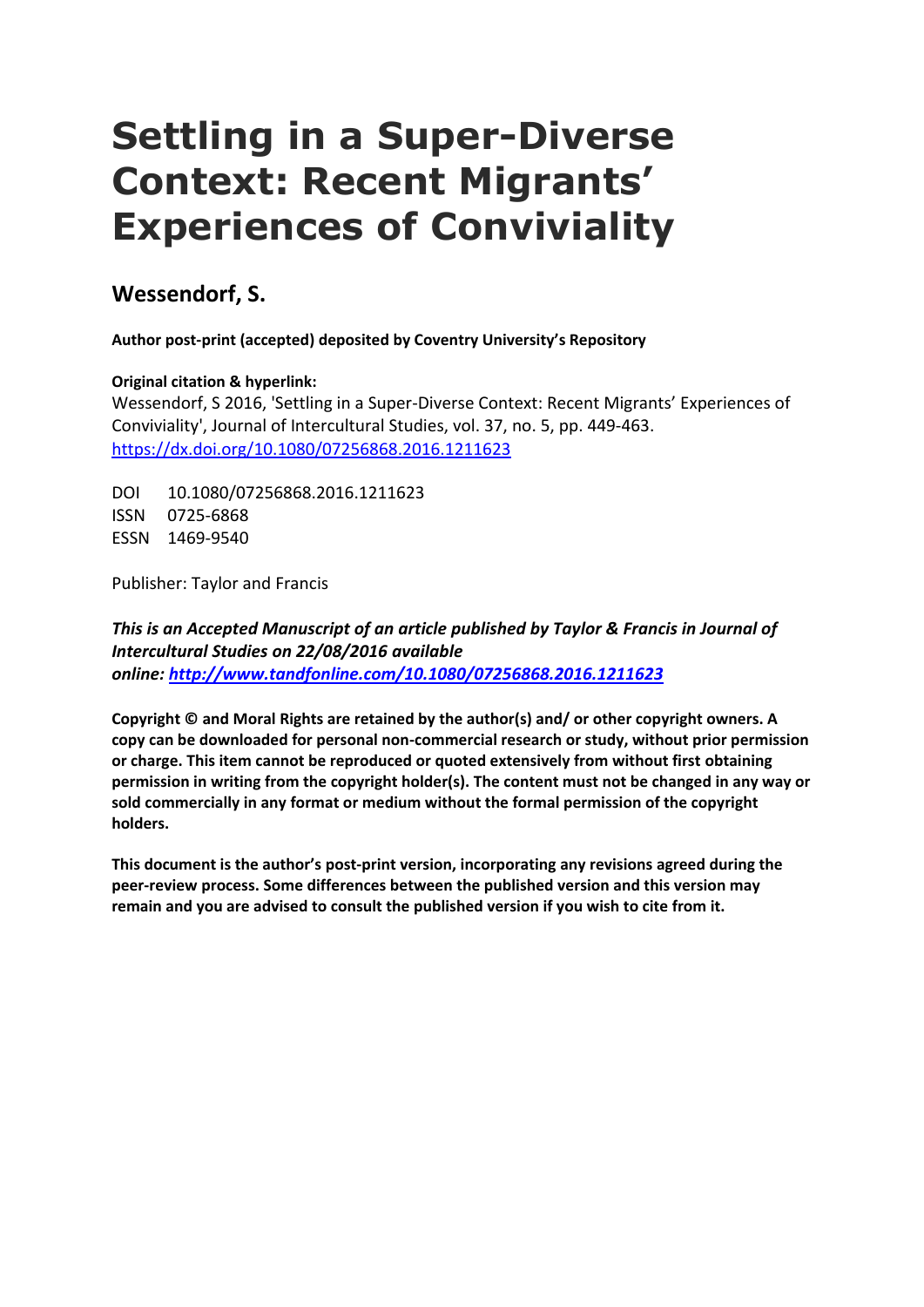#### **Susanne Wessendorf**

# **Settling in a super-diverse context: Recent migrants' experiences of conviviality Journal of Intercultural Studies 2016 (37:5)**

### **Abstract**

This article focuses on the experiences of settlement among recent migrants in a superdiverse London Borough. Drawing on theories of cosmopolitanism and the notion of civility, it illustrates how the demographic super-diversity of an area, and the fact that diversity has become commonplace among local residents, facilitates newcomers' settlement process. Not only do newcomers quickly develop a sense of belonging on the grounds of 'not sticking out' because of their visible or audible difference, but they also find it easier to meet people because so many people have come from elsewhere. The article develops the notion of 'microspaces of conviviality' where newcomers can form relations with other residents on the grounds of shared interests, educational backgrounds and sometimes shared languages. It describes these places as anchor points where more sustained and enduring relations can be formed, but also shows that only a limited number of newcomers and long-term residents actually use such spaces.

## **Introduction**

Recent research on urban diversity has shown how people routinely interact and communicate across linguistic, cultural, ethnic and religious differences. These studies rooted in two streams of research: the first emerged against the background of criticism on multiculturalism and the resulting studies on social cohesion and interculturalism, with a focus on interactions between different ethnic 'groups' (e.g. Hudson et al 2007; Robinson & Reeve 2006; Sandercock 2004; Wood & Landry 2007). The other resulted from a long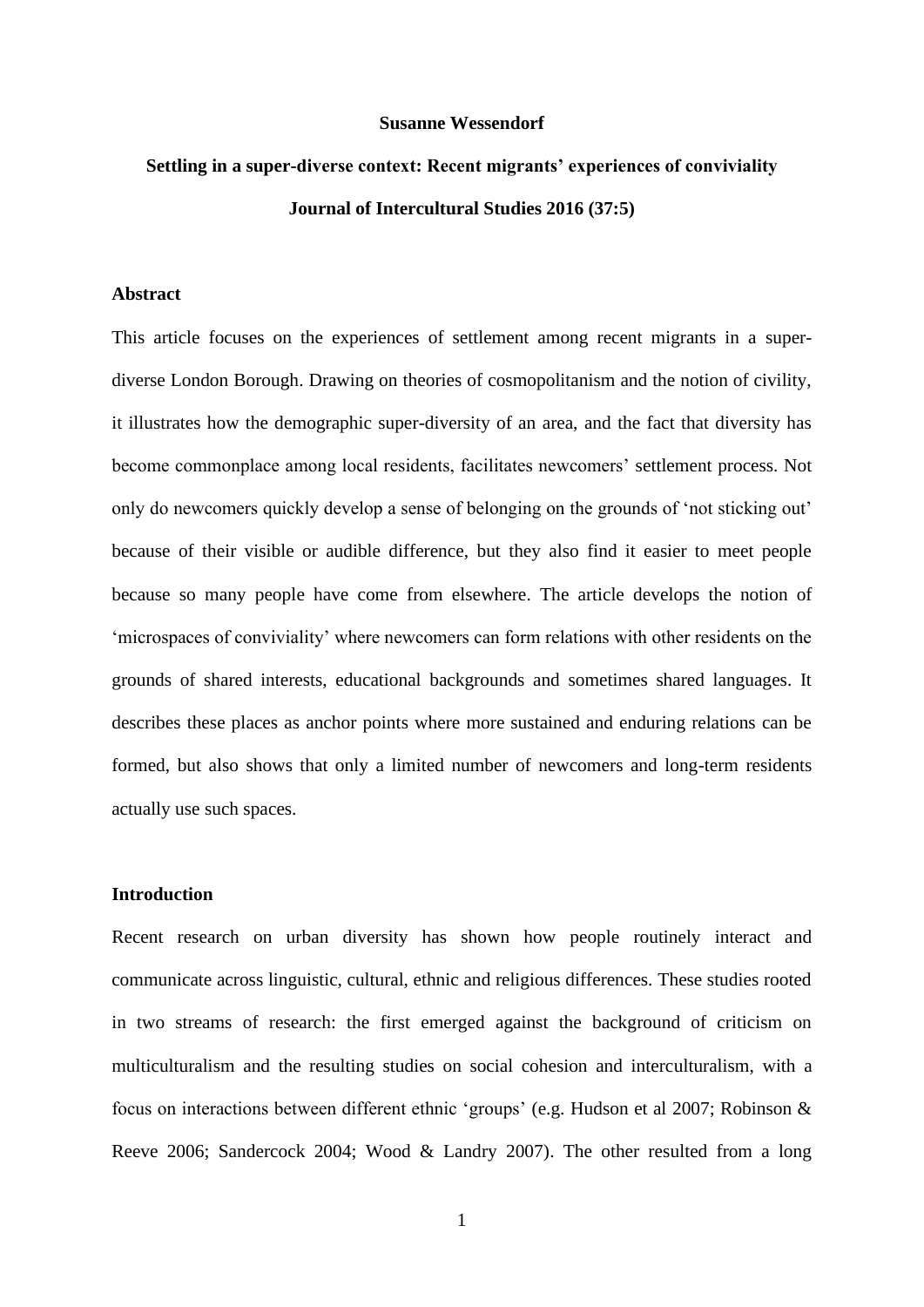standing anthropological and sociological interest in cosmopolitanism, and the call within this field to acknowledge that cosmopolitan attitudes and practices can not only be found among a world travelling elite, but also among less privileged individuals and groups such as labour migrants and working-class residents of both ethnic majority and minority backgrounds within urban neighbourhoods (Lamont & Aksartova 2002; Landau & Freemantle 2010; Noble 2009; Wise 2007). Since 2007, many of the studies concerned with the issue of how people of different backgrounds live together and share densely populated urban areas have used the notion of super-diversity, referring to the multi-categorical differences that have come together in specific urban places (Berg and Sigona 2013; Meissner & Vertovec 2015; Vertovec 2007; Vertovec ed. 2015). The notion of super-diversity has helped us to not only acknowledge unprecedented demographic complexity in cities across the world which are characterized by migration, but it has also helped social scientists to focus their research on what kinds of categorical differences make a difference in what kinds of situations. Although most studies in the realm of super-diversity continue to focus on ethnic, national and religious differences, some studies acknowledge that in certain situations or interactions, other differences such as class, education or sexual orientation can be more important (Hyra 2011; Wessendorf 2014).

This article focuses on the experiences of settlement among recent migrants in a super-diverse London Borough. Drawing on the notions of civility and conviviality, which is the subject of this special issue, it illustrates how the demographic super-diversity of an area, and the fact that diversity has become commonplace among local residents, facilitates newcomers' settlement process. How do newcomers experience commonplace diversity and convivial relations in the area? How do established patterns of conviviality impact on the settlement process of recent migrants? The paper addresses these questions by drawing on interviews with migrants who have arrived in Hackney within the last 10 years. It thereby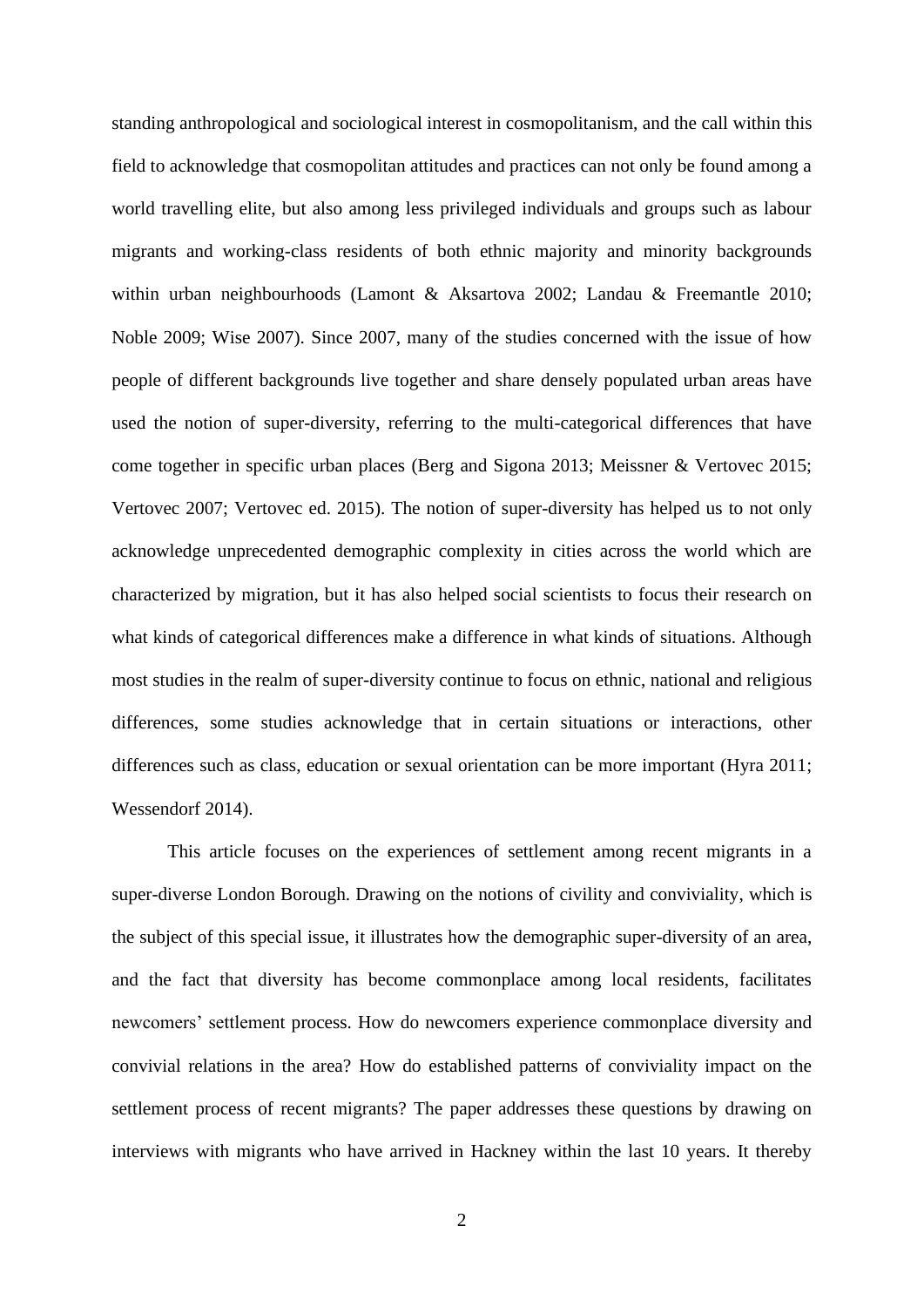attempts to expand the notion of conviviality to also include relations between people with different life-styles. Much literature on conviviality focuses on conviviality between people of different ethnic or national backgrounds (but see Morawska 2014 for an exception to this). However, when asked about their views of the diversity in the area and in London more generally, many of my research participants talked about the diversity of life-styles rather than ethnic diversity. Building on my research participants' own perceptions of diversity, I thus use the term 'diversity' to refer to various types of differences, ranging from linguistic to religious, but also differences in dress and style, which are sometimes related to ethnicity or religion, but not always.

The London Borough of Hackney is a good example of this emergence of conviviality. As shown elsewhere (Wessendorf 2014), it is the historical process of diversification and the normalization of diversity over time, which could also be described as 'commonplace diversity', which has lead to convivial relations between people of different backgrounds in Hackney.

As I discuss in the following section of this paper, notions of conviviality have been criticised as too celebratory, ignoring persisting patterns of exclusion and racism (Ahmed 2008; Valentine 2008). Such patterns of racism also exist in Hackney, especially in relation to black youth, an issue I discuss elsewhere (Wessendorf 2014). Despite these continuing and ingrained patterns of exclusion in the area, the accounts of more recent migrants are generally positive. The dominant narratives of these recent migrants are of positive experiences with different others. Importantly, however, new forms of racism do form part of everyday social relations in the area, even if they are rare. These racisms are not characterized by simple dichotomies of black and white, but for example between long established residents (both ethnic minority and white British) and newcomers more generally, and against undocumented migrants or asylum seekers more specifically. It is important to point out that emerging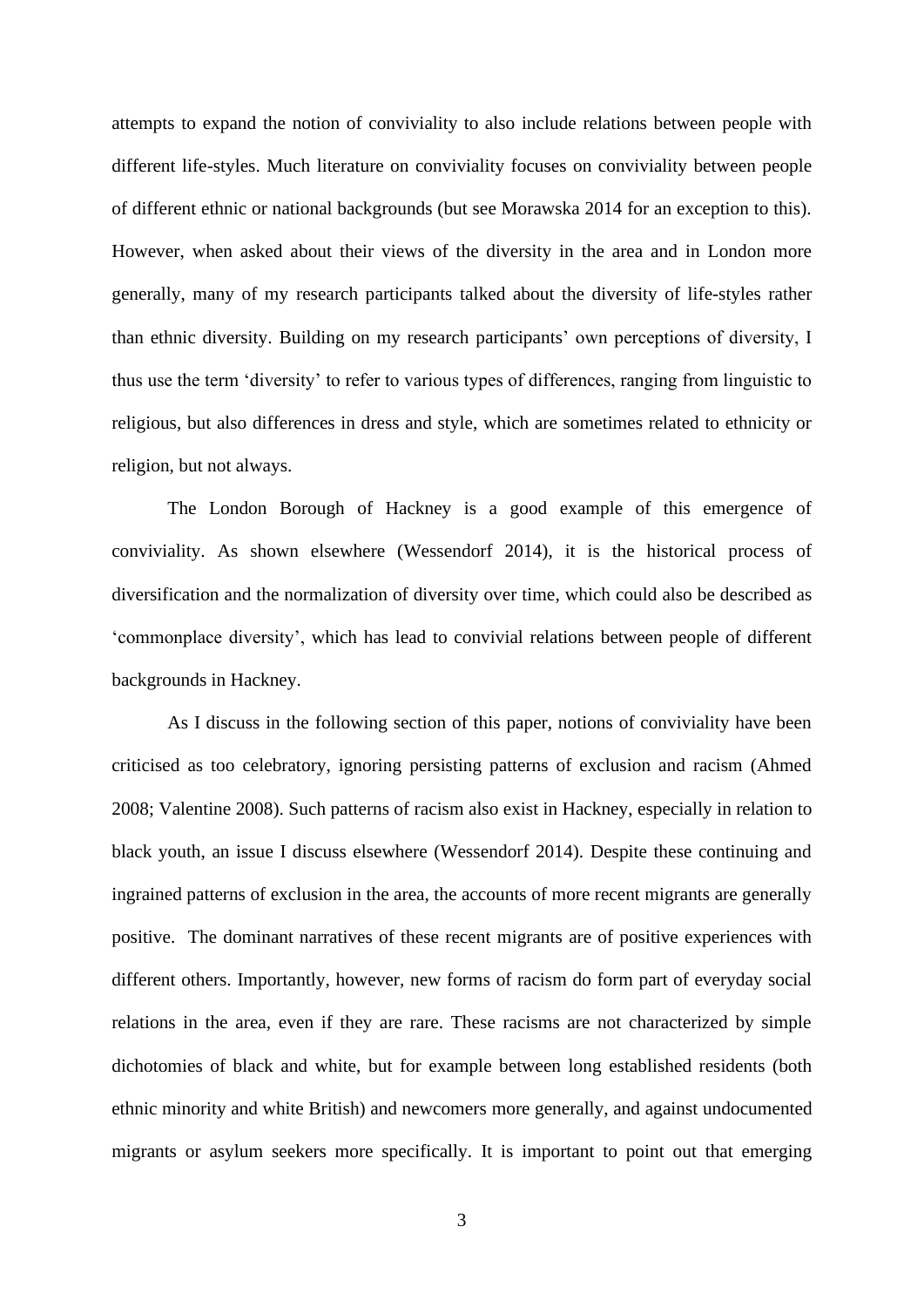super-diversity also leads to new forms of exclusion. Despite the importance of addressing such new forms of exclusion, the aim of this paper is to discuss how demographic superdiversity and the existence of commonplace diversity impacts on new migrants' settlement process and their sense of belonging. The paper shows how migrants feel a sense of belonging on the grounds of 'not sticking out' as different. In her theorization of 'belonging', Yuval-Davis (2006) has described the type of belonging expressed by my research participants as emotional attachment to a social group or location and 'feeling at home'. In this paper, I show how this is also related to feeling socially accepted.

This paper is based on an ethnographic study of social relations in the London Borough of Hackney during the period of 2008 - 2012, as well as an ongoing research project about recent immigration into the borough. Both projects consisted of participant observation in local associations, such as parents' groups, youth clubs and elderly people's clubs. In depth interviews were undertaken with long-term residents, recent migrants of various backgrounds, and key people who work in the migrant sector, such as English teachers, social workers, and people working in the voluntary sector. Furthermore, for the current project, four focus groups with recent migrants were undertaken. The current project involved a total of 98 respondents, in addition to informal conversations in associations and in public space.

Although this paper is based on research in Hackney and looked at places within Hackney, I do not assume that this is necessarily the only area in which people form social relations.<sup>i</sup> However, as I will show later in the paper, Hackney as a specific area within London does play a role in relation to recent migrants' perceptions of diversity and settlement, and many of them specifically wanted to stay in Hackney because of its multifaceted diversity.

After discussing recent work on conviviality and its criticism, the paper looks at the emergence of commonplace diversity and convivial relations, and how these shape recent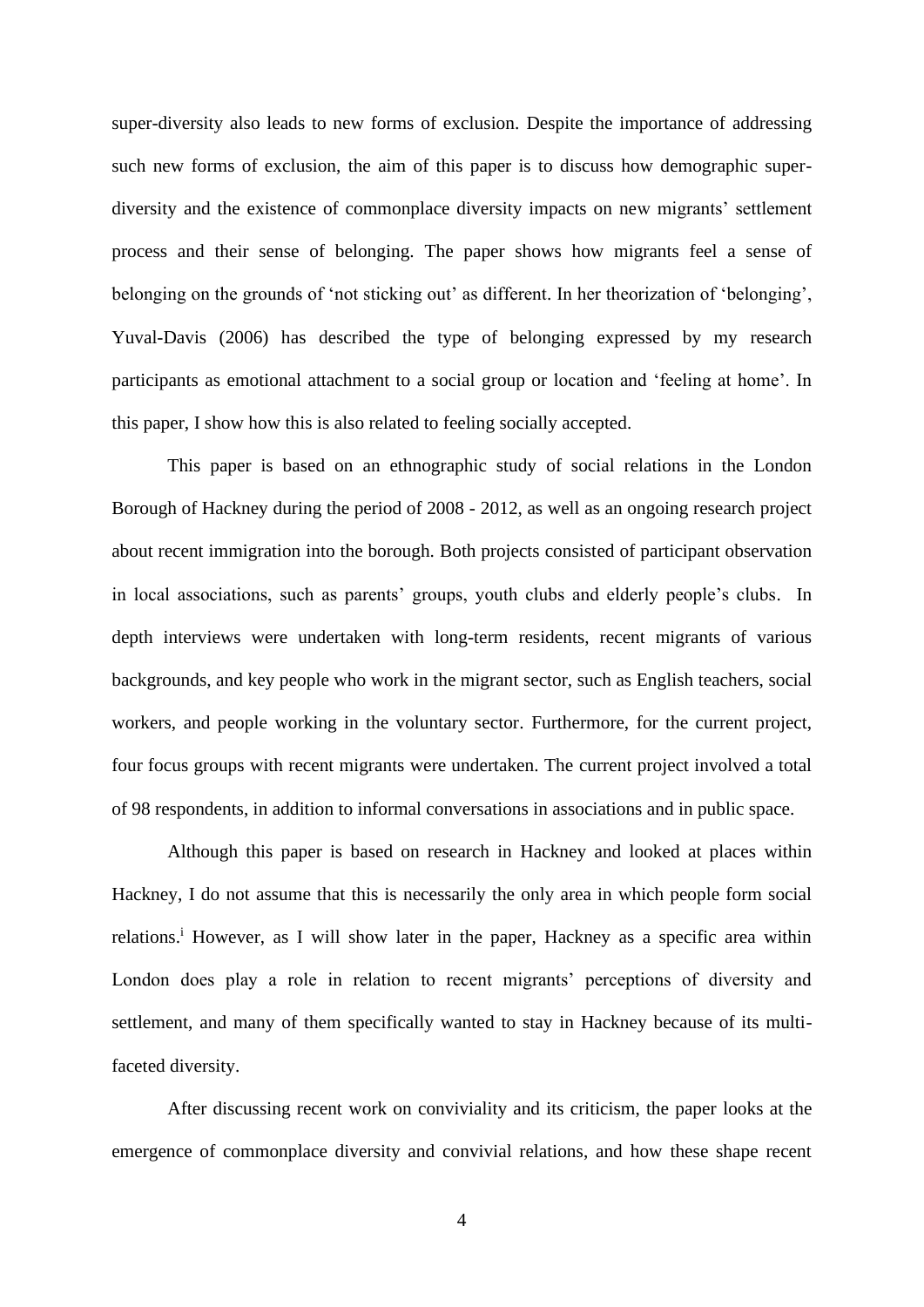migrants' sense of belonging to the area. Migrants' experiences of diversity during the initial phase of settlement mainly relate to visible and audible differences of life-styles, ethnicities, religions and languages in public space. The second part of the paper focuses on these spaces. They could also be described as sites of 'fleeting conviviality', where people interact with civility, but where relations do not go beyond superficial interactions. In the following section, the paper looks at sites where interactions across differences can be deeper and more sustained. Hunter (1985) and Lofland (1989) have conceptualized such sites as the 'parochial realm', referring to places like sports clubs, associations or relations between neighbours where more communal relations can be formed and where people meet on a more regular basis. The concluding section develops the notion of 'migrant convivialities', referring to the fact that participants in the study mostly formed friendships with other migrants. It also summarizes the paper's argument that increased linguistic and visual complexity in terms of life-styles facilitates a sense of belonging for those who might stick out as 'different' in less diverse places.

#### **Conviviality and its limits**

Much of the recent work on conviviality draws on earlier studies on social cohesion, interculturalism and cosmopolitanism mentioned above, looking at super-diverse areas in urban settings and patterns of 'everyday multiculturalism' (Wise 2009; Wise & Velayutham 2009). Scholars working on conviviality are interested in looking at how people who live in demographically diverse contexts 'live together successfully, how they create a modus covivendi and what strategies they create in order to practice it' (Nowicka & Vertovec 2014:342). Gilroy uses the notion of conviviality to describe how 'multiculture' has become 'an ordinary feature of urban life in Britain' (Gilroy 2004:xi), and to recognize the capacity of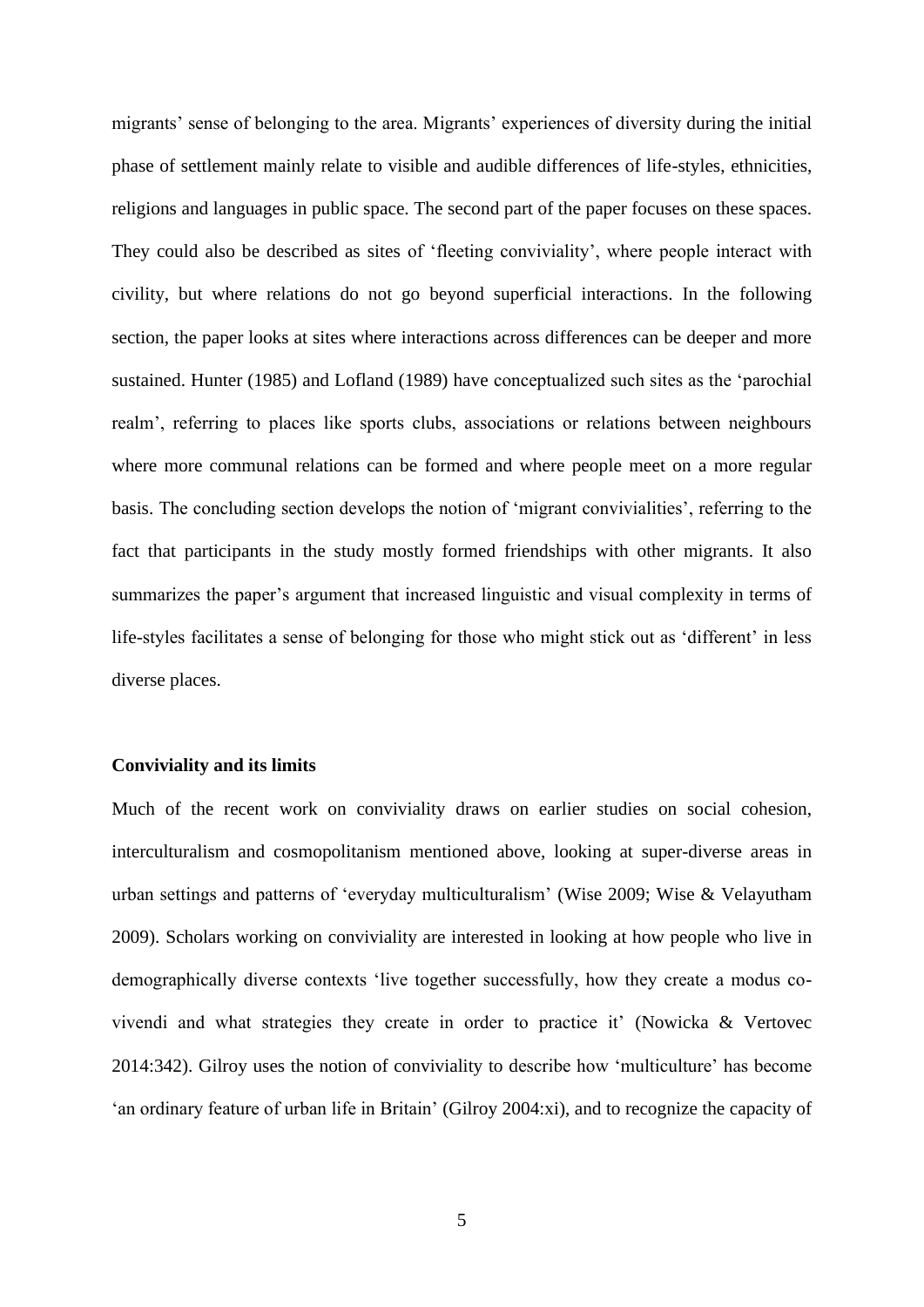ordinary people to overcome differences in their daily lives in the face of 'human sameness' (Gilroy 2006:6).

Morawska (2014) defines conviviality along six fundamental elements, ranging from the recognition of differences as legitimate feature of society, to sympathetic indifference or empathic interest in different others, to a certain stability of these features over time. Importantly, she points to a 'continuum of views and practices', ranging from 'side-by-side coexistence without much or with no mutual engagements to intense interactions bringing joy and reciprocal enrichment to the involved parties' (Morawska 2014:359). Morawska's contribution is important in relation to the material presented in this paper, because it not only points to the above mentioned continuum of convivial relations, but also the importance of both particular places as well as the historicity of the emergence of conviviality.

Imortantly, there have been critical voices in regards to ideas of conviviality. Gilroy (2006) pointed to the existence of conviviality despite of and in parallel with continuing structural inequalities and racism. Thus, different forms of social order can operate in the same context, and patterns of everyday conviviality can co-exist with 'everyday racism' (Noble 2011) and xenophobia (Lee 2002). This has been shown in a broad range of literature in recent years which discussed the co-existence of both positive and negative relations in specific locations (Clayton 2009; Wilson 2013). Especially in relation to convivial relations in the form of more fleeting encounters in public space, social scientists have questioned the extent to which these contribute to changes in attitudes (Ahmed 2008; Valentine 2008; Vertovec ed. 2015). Elsewhere, I have shown how convivial relations are sometimes accompanied by tensions, for example when it comes to perceptions of ownership over public space in the face of high numbers of newcomers. In the case of Hackney, these tensions have been manifest in relation to young, trendy people who form part of a process of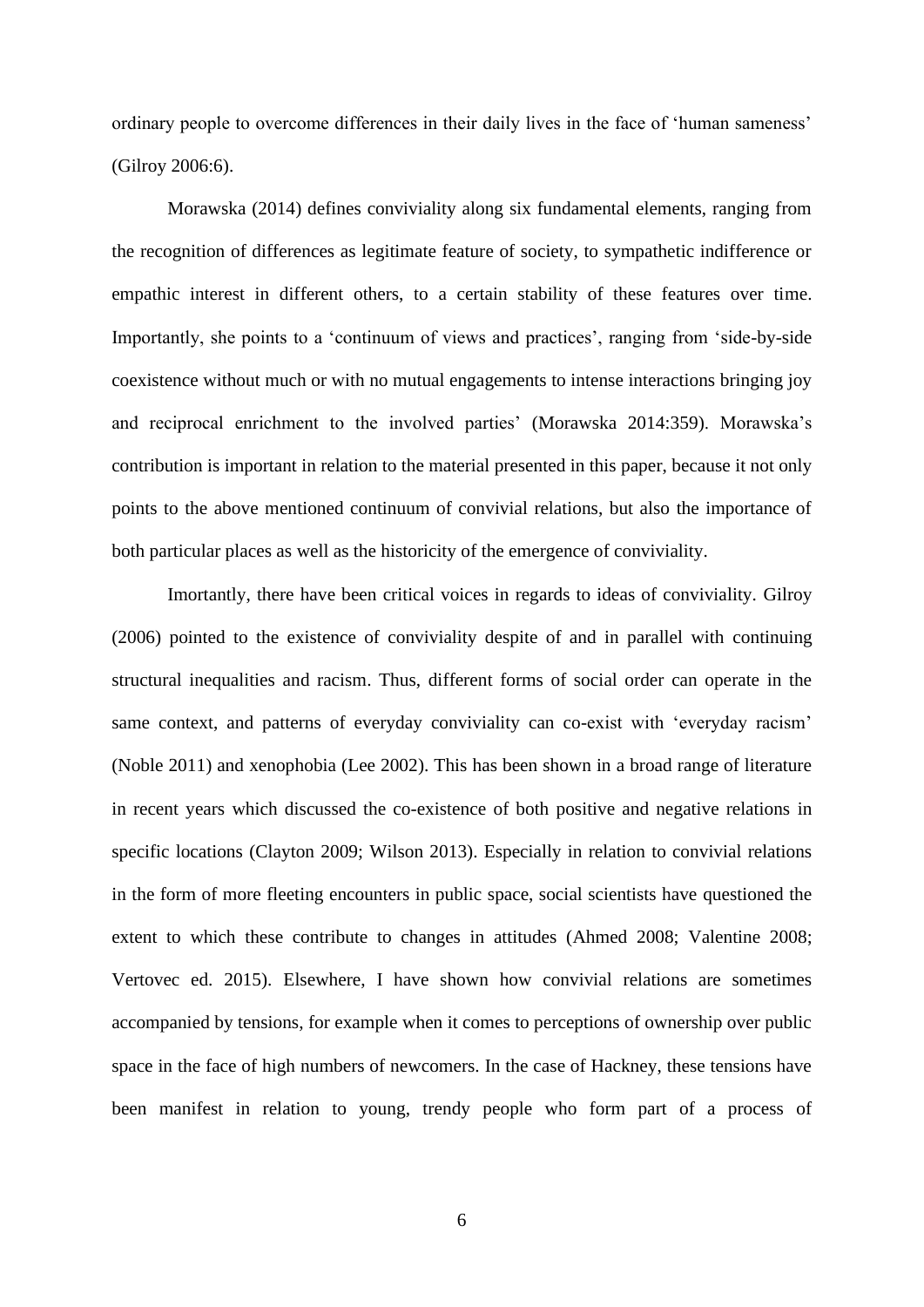gentrification, the pace of which has been met with resentment among some of Hackney's residents (Butcher & Dickens [forthcoming] ; Wessendorf 2013).

Drawing on Overing and Passes's use of conviviality, which emphasised the affective side of the social (Overing & Passes 2000), Wise and Velayutham use the notion of 'convivial multiculture' to point out that conviviality goes beyond mere social interaction across difference, but that it is 'atmospheric' and 'captures something more embodied, habitual, sensuous and affective that carries over beyond the moment' (Wise & Velayutham 2014). This is related to the historicity of conviviality, which I discuss in the following section with the example of Hackney.

## **The emergence conviviality in Hackney**

With its population of 257,379, Hackney figures among the 10% most deprived areas in the UK, but it is currently seeing the arrival of an increasing number of middle-class professionals of various nationalities. It is also one of the most ethnically diverse Boroughs in Britain, with only 36.2% of the population being white British. Since the 1950s, sizeable groups of immigrants from West Africa, the Caribbean and South Asia have arrived, followed by Turkish, Kurdish and Turkish Cypriot people in the 1970s and 80s and Vietnamese refugees in the late 1970s. Among the biggest minority groups are Africans (11.4%), people of Caribbean background (7.8%), South Asians (6.4%), Turkish-speaking people (4.5%), Chinese (1.4%) and 'other Asian' (2.7% , many of whom come from Vietnam). 6.4% of the population identify as 'mixed'. 35.5 % of Hackney's total population are foreign-born, and they come from countries ranging from Zimbabwe, Cyprus, Somalia, Iraq, Albania to Denmark, Germany, etc. Recently, there has been an increase in people from Eastern Europe, especially Poland (1.6%), and Spanish speakers from Latin America and Spain (1.5%).<sup>ii</sup> Other more recent countries of origin represented in the 2011 census include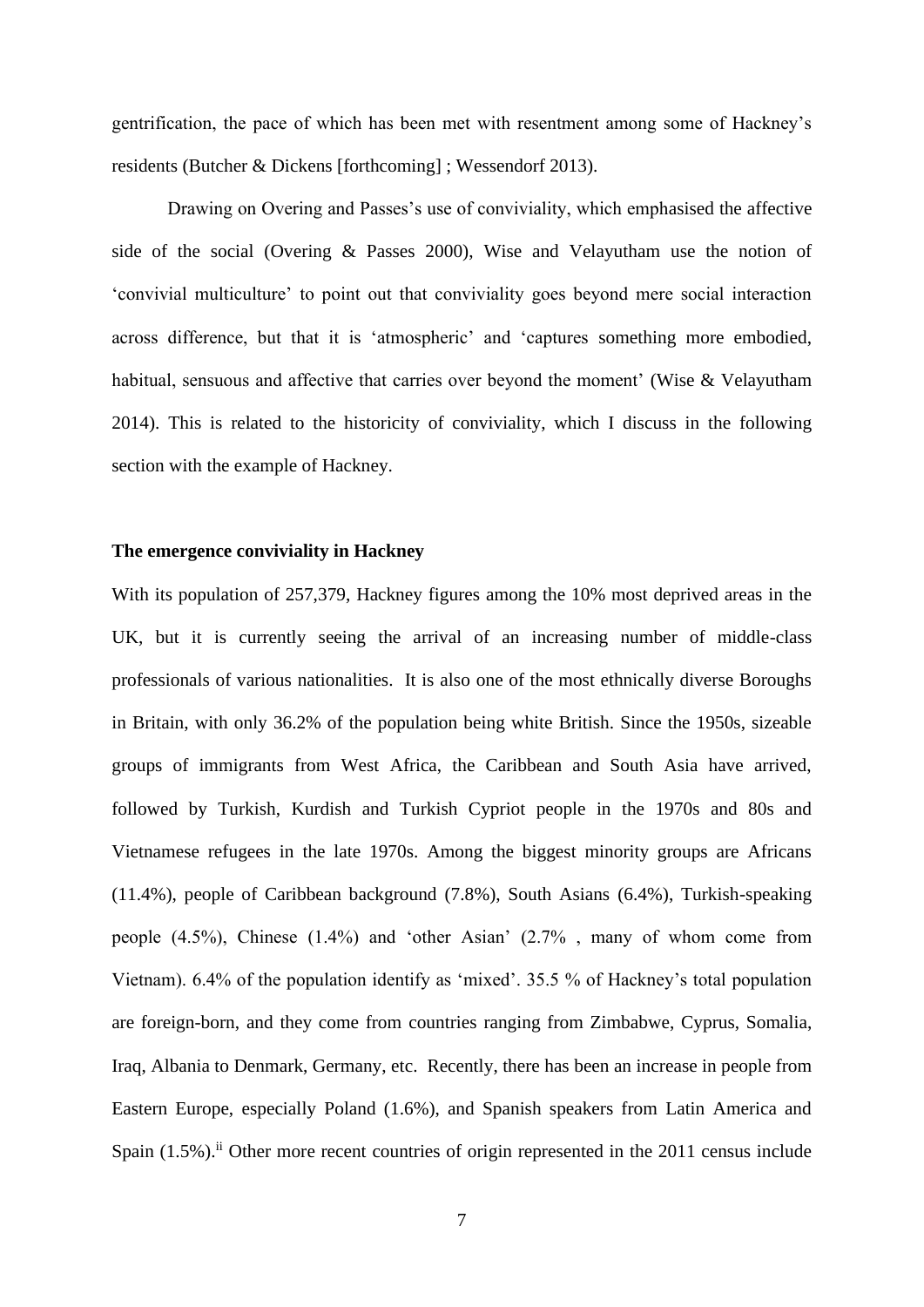Australia, the United States, France, Italy, Belgium, Switzerland, Japan and Brazil (London Borough of Hackney 2015).

Added to this national and linguistic diversity is religious diversity, both invisible and visible in public space, ranging from a sizable number of Orthodox Jewish people (7.4%), to south Asian, African and Turkish Muslims (14.1%)(London Borough of Hackney 2015), and Christians of various denominations. Pentecostal preachers can be found on busy high streets and markets, and various provisional and permanent churches are popping up across the borough, advertising their services in languages ranging from French to Portuguese, Spanish and English. Albeit not represented in local statistics, there is also a sizeable gay and lesbian population in Hackney, visible in both the Council's newspaper *Hackney Todayiii* by way of advertising events, as well as a number of local bars and night clubs.

This development of diversification over time has led to perceptions of diversity as normal among the local population, and diversity in ethnicity, nationality, language, life-style and religion now forms part of local residents' everyday lived reality. Commonplace diversity does not mean that people are not aware of the diversity of the people around them, but they do not think that it is something unusual. Various kinds of differences are negotiated on a daily basis in myriad social encounters in public space (Wessendorf 2014).

When newcomers arrive in Hackney, they see this diversity of life-styles, and they also see that people act with civility across these differences. In her discussions on patterns of behaviour and social life in the public realm, Lofland (1989) defines 'civility towards diversity' as one of the main 'interactional principles'. This principle...

... specifies that in face-to-face exchanges, confronted with what may be personally offensive visible variations in physical abilities, beauty, skin colour and hair texture, dress style, demeanour, income, sexual preferences, and so forth, the urbanite will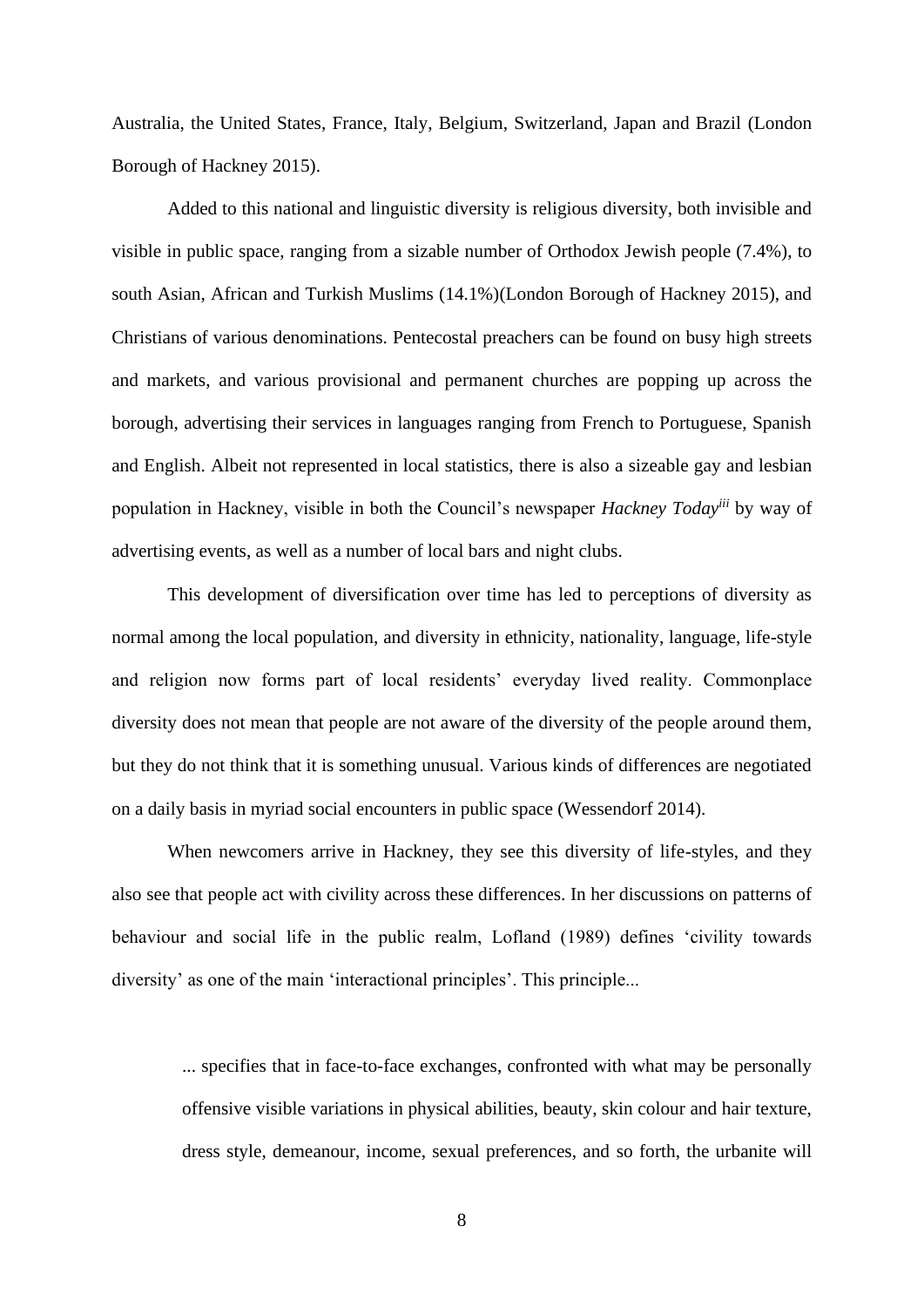act in a civil manner, that is, will act 'decently' vis-à-vis diversity (ibid., 1989: 464- 5).

Importantly, Lofland states that civility towards diversity does not necessarily imply a specific appreciation of diversity, but it means treating people universally the same, and it can emerge from indifference to diversity rather than appreciation of it. This is similar to Morawska's (2014) emphasis that conviviality can be seen in terms of degrees, or on a continuum of different views and practices. However, civility should not be confused with conviviality, as the former relates more specifically to social interaction, whereas the later relates to a combination of interactions, dispositions and worldviews. But civility could be seen as a requirement or predisposition to conviviality. Buonfino and Mulgan (2009:17) describe civility as a 'learned grammar of sociability'. They compare these grammars of sociability with language. Although we are born with the disposition to speak a language, we still have to learn how to speak, read and write. Similarly, civility is based on existing dispositions, but it also has to be learned and cultivated. In a super-diverse context, civility towards people who look, speak or behave differently is learned through everyday contact and interaction in a multiplicity of day-to-day social situations.

For newcomers, it is not just the existence of commonplace diversity and patterns of conviviality which shape the way in which they experience the area in which they settle, but it is these concrete ways in which people interact and, especially, in which other people relate to them, which facilitates their settlement and sense of belonging.

#### **Conviviality in public space: diversity and a sense of belonging**

Whenever asked whether they liked the diversity they encountered in Hackney, the migrants who participated in my research responded positively. These positive responses were related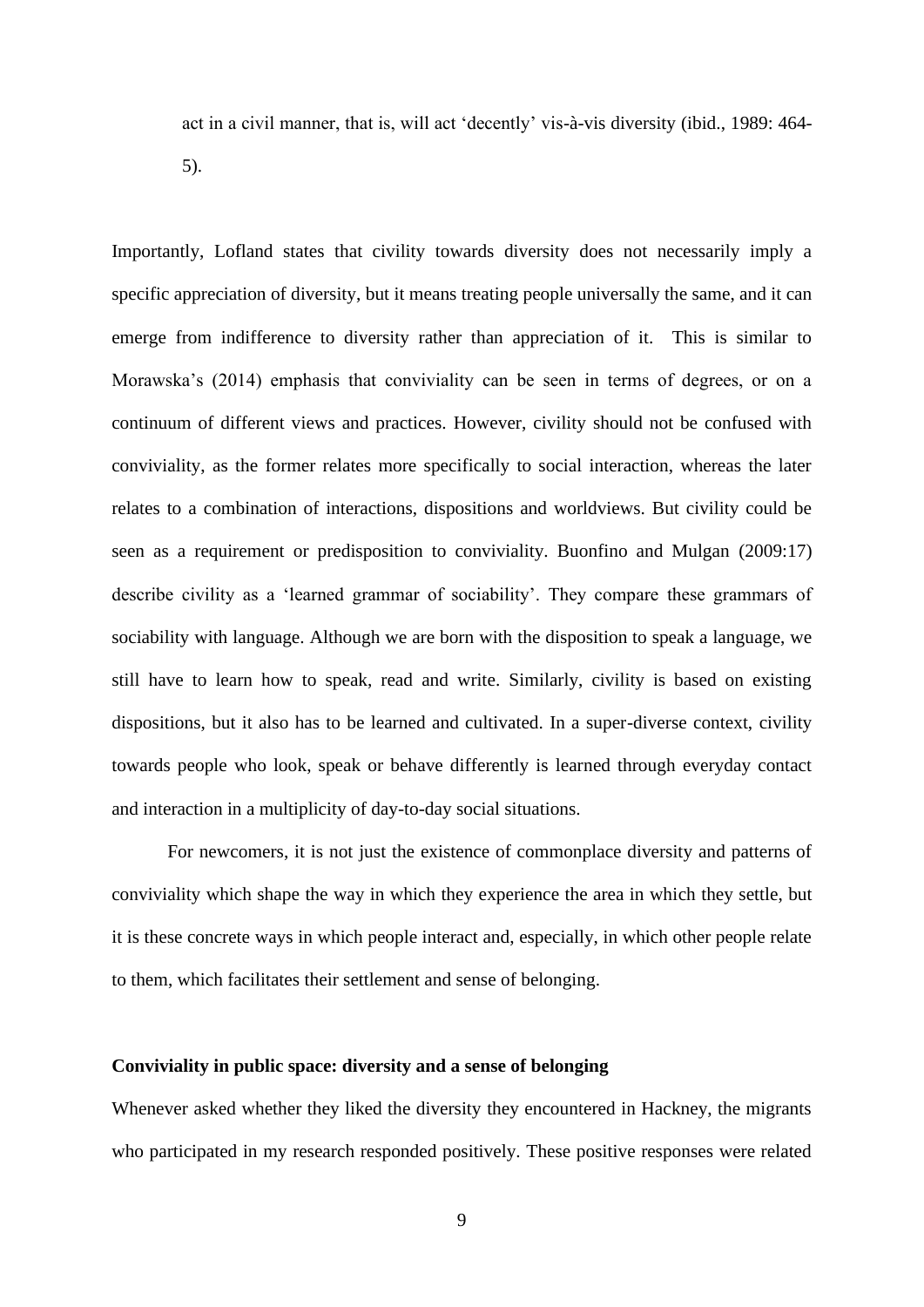to various factors which relate to the existence of conviviality in the area. The following extract of an interview with Aika, a woman from Kyrgyzstan who has been living in Hackney for almost ten years, captures these various factors. When asked whether she liked the fact that Hackney is so mixed, she said the following:

Aika: I love the fact that it's so mixed. And partly I moved from W *(an area in West London)* away and was like, I like Hackney so much because that first week when I arrived they invited me for dinner to Clapton *(an area in Hackney)*, and when I came here it was so fresh and so vibrant in comparison with W, W was cold, it didn't have the vibrancy to it, and Hackney was just like, yes this is me, that's something I really liked, I loved it .... And I don't feel like, I think I stayed here because I never felt like I'm a foreigner here. I don't feel that. I don't feel like I don't belong here, I feel like I can be part of it or not part of it, no one bothers, you just, I feel comfortable, I feel good.

S: Because there are so many people, it doesn't matter the way you look?

A: [Laughs]. Yes no, how you dress, how you look, there are not many norms. Whereas at home even leaving the house was, not brushing your hair seems to be a crime. It's hard work, it's hard work. Living up to that image with women, well kept women, educated, you have to live up to that perfect ideal.

S: So you felt freer here?

A: Yes, I could dress down a bit! I don't need to wear high heels all the time! I don't need to put make up on! Because although you're free in your family, when you go out and go to a party and everyone is dressed up, you have to be dressed up, you just, you look like a wreck otherwise. And here I don't mind that because quite a few people look like a wreck, so what, at home it doesn't work.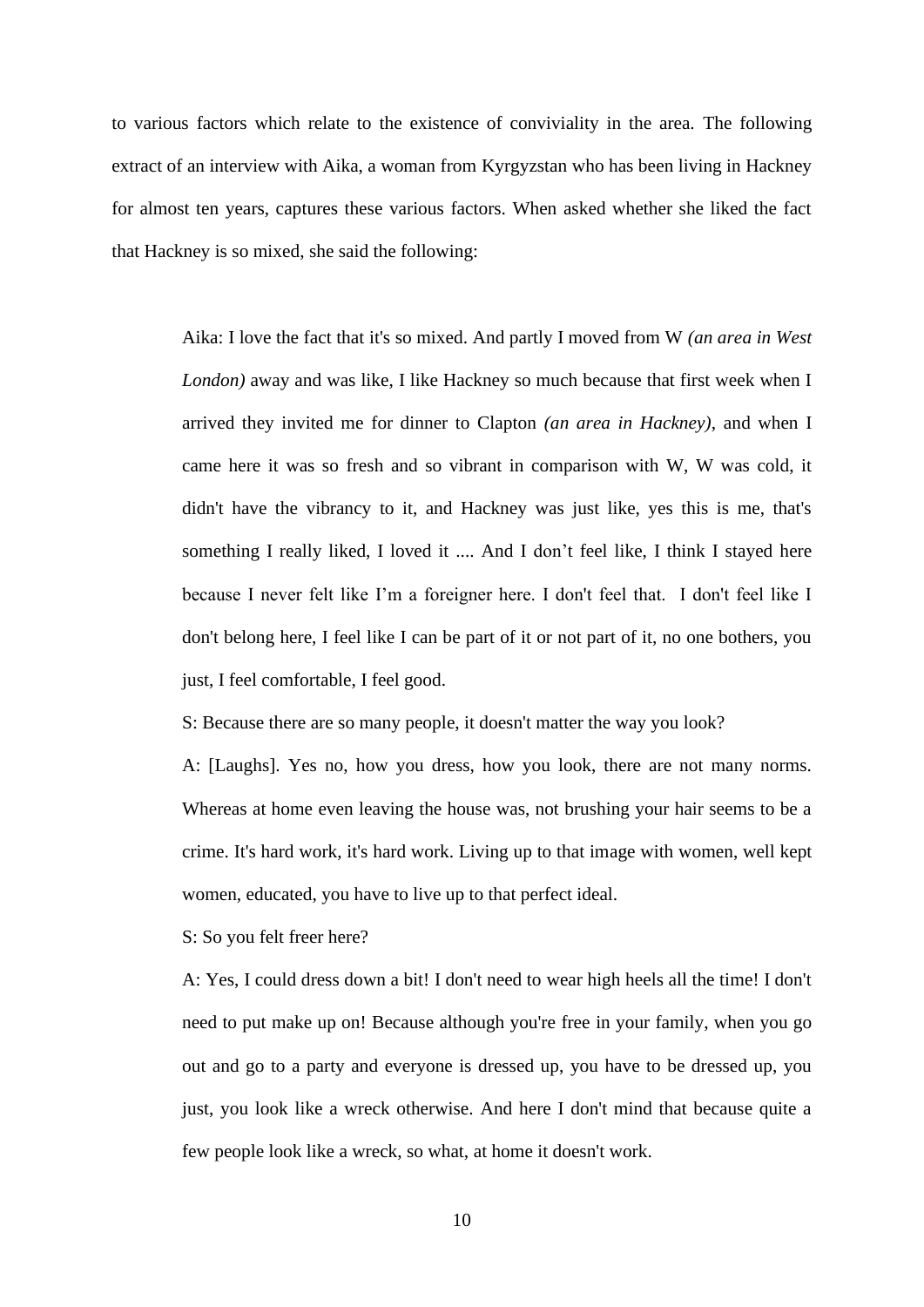Aika's statement captures the experiences of other migrants regarding several factors. First, the visible diversity of life-styles enables her to feel freer regarding her own looks. Being able to 'dress down a bit' is a statement other female research participants expressed, too. A woman from Latvia, for example, told me how she had never worn flat shoes in public space before moving to London. Visible diversity not only enables people to dress the way they want in terms of taste and style, but also in regards to religious believes. For example, my Latvian research participant is originally of Chechen background and was brought up in a religious Muslim family. Whereas in Latvia she did not dare to wear a headscarf in public space because of discrimination, moving to London finally enabled her to do so.

Visible diversity also facilitates a sense of belonging for those of visible ethnic minority background, both newcomers as well as long-term residents. For example, a Malawian migrant preferred Hackney to a less diverse area in West London because he had experienced racism there, and similarly, a young black man of Nigerian background who was born in Hackney is hesitant to move away because the only experiences of racism he had took place outside of London.

Feeling a sense of belonging because of the diversity of life-styles, religions and ethnic backgrounds extends beyond the visible and also includes linguistic differences. One of my research participants from Chile expressed her relief when she realized that in Hackney, 'everybody is like a tourist'.

F: … and all the people speak bad English, for me it was perfect [laughs], because my uncle that lives in the countryside [in Cambridgeshire] like [speaks] super English, said to me 'ahh if you speak bad English, people are not going to talk to you or you have to have a very good British accent blablabla', but I came here, all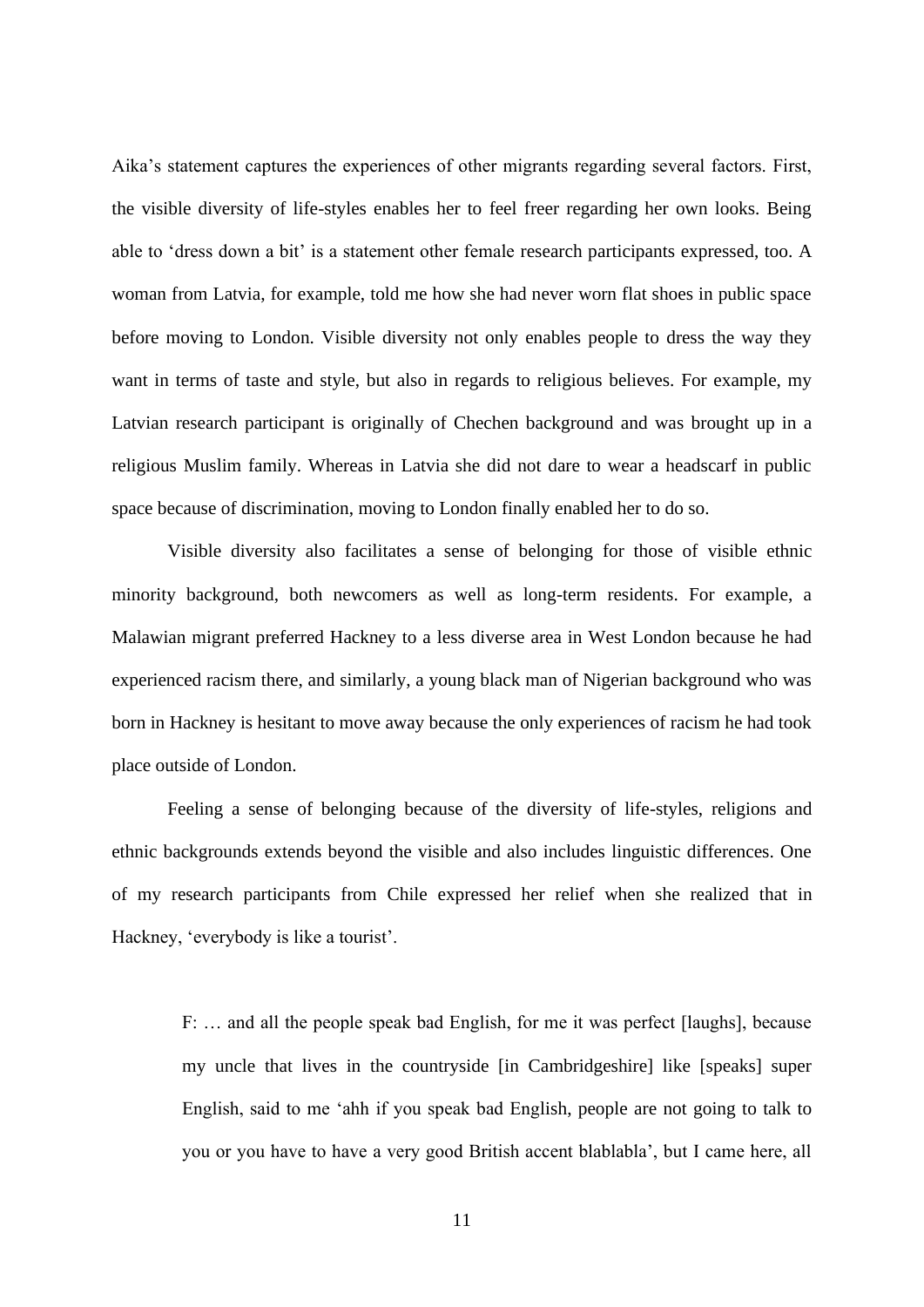the people speak bad English, so I feel very comfortable, so that's nice because all the people have an accent and a lot of people don't speak English so I feel like phew, it's not strange to speak bad English

S: and you don't feel like an outsider…

F: No. That's the best thing of London, or of Hackney, that everyone is like a tourist, everyone speak bad English, everyone has an accent, that's nice.

Thus, it is the visible and audible diversity in life-style, religion, race and language which enables people to develop a sense of belonging and feel that they don't stick out.

Drawing on Simmel's (1995 [1903]) classical work on the metropolis, Tonkiss (2003) develops the notion of an 'ethics of indifference', referring to differences becoming normal and unremarkable, and involving 'a certain freedom in the city, the lonely liberty of knowing that no one is looking, nobody is listening' (Tonkiss 2003:300). Unlike the thesis developed by urban theorists like Wirth (1938), Simmel (1995 [1903]) and Park et al. (1968) which underlines alienation in light of complexity, Tonkiss highlights how indifference as a result of social complexity gives certain freedoms to particular groups, also described as 'the freedom to be left alone' (Sennett 2010:268). As reflected in the accounts of my research participants, the 'ability to go unnoticed in the streets of the city has particular resonance for women and for others whose bodies are marked in terms of difference' (Tonkiss 2003:301).<sup>iv</sup> Rather than leading to alienation, this freedom enabled my research participants to develop a sense of belonging and of feeling socially accepted.

The experience of feeling socially accepted also relates to the second factor which shapes migrants' experiences of conviviality during their settlement, namely their experiences of diversity in the places where they had lived prior to their move to London,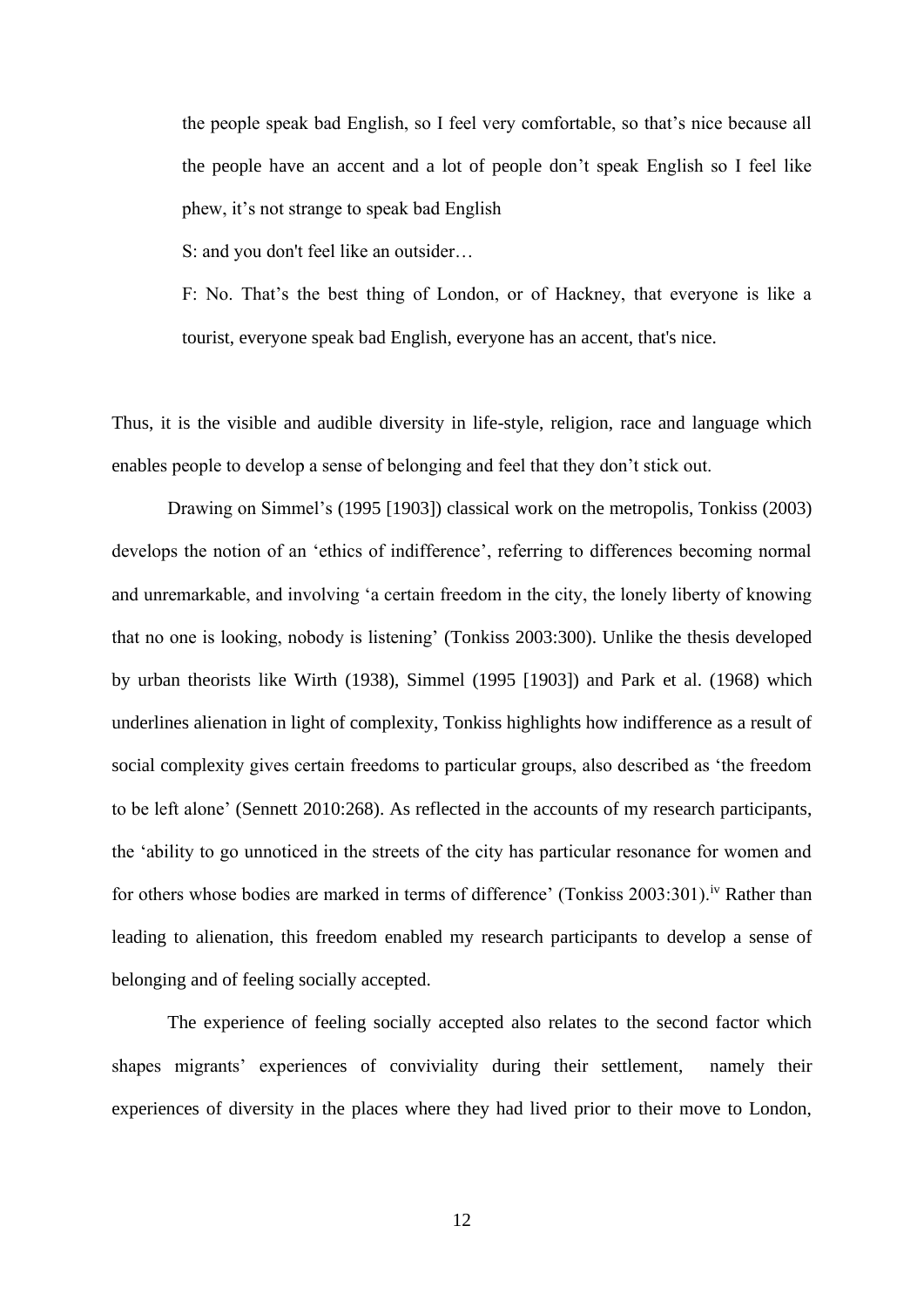either in their home country or in another country of immigration. Again, my Chilean informant, who came to London via Italy, refers to the metaphor of 'the tourist':

> London is super multicultural but Hackney is like *more*, so it's easier, like you feel that you are, since you have arrived you feel like you are a tourist but all the people are like tourists, that's nice, and also it's different than Italy, when we were in Italy we only had Italian friends...

A woman from Argentina who came to London via Spain similarly feels that settlement in Hackney is easier because of its long-standing diversity, but she takes the analysis of why it is easier to connect with people here a step further, expanding it to not just diversity, but also temporality:

M: Actually it was easier for me to make friends here than in A or V [Spanish cities where she previously lived]

S: Do you think it was easier because everybody comes from elsewhere?

M: I think so, yes, it is the heterogeneity, but I think it was also, there's something about the temporariness of everything, it's not just that there are people from many different places, but that you have people coming and going very much, and so people are more used to the fact that someone new is coming, and might leave, and that doesn't mean that you're not going to engage or connect, or maybe *that* person is going to leave at some point, so there's an issue of heterogeneity, definitely, but also of transience.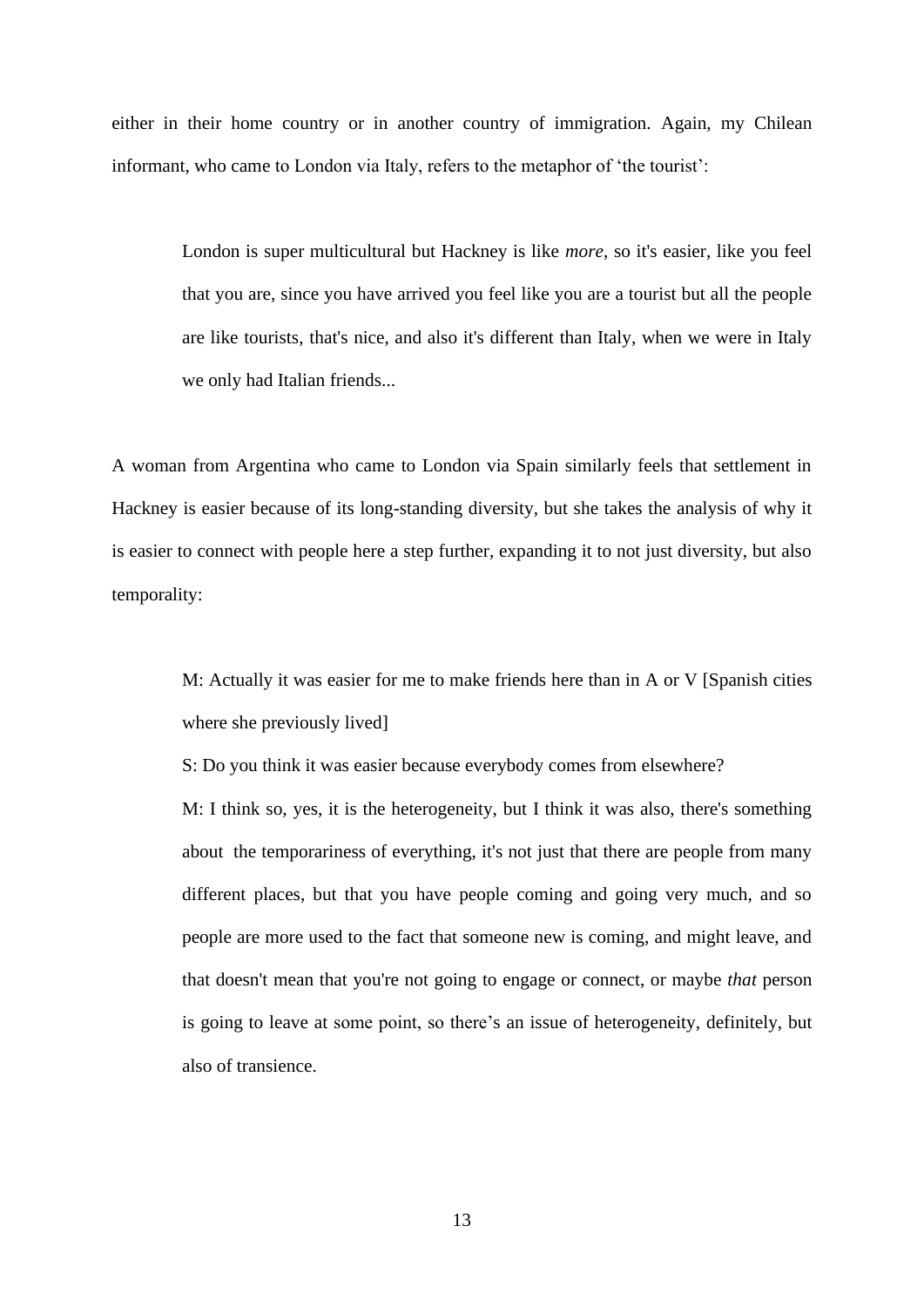Although the fact that an area has a high population turnover and is characterized by transience could be interpreted as a negative factor in terms of the building of social relations, Montse's statement above points to something different. In her view, it is the very transiency of the population which creates a certain openness towards newcomers, at least among those who might have been newcomers to the area at an earlier point in time. It is important to take this aspect of temporality into account when thinking about conviviality, especially because more conventional analysis of positive social relations somewhat assumes a need for stability and long-term commitment. Montse found the existence of long established circles of friends in Spain difficult to access, and she describes how she found that in places where 'people know each other for a looooong time (sic), ... they are not that open when it comes to have some intimacy of some kind, to become more proximate'. Montse's statement reflects Wallman's (2003) notion of 'open' and 'closed' local systems in specific neighbourhoods, sometimes within the same city. These systems are defined by factors such as industrial structure, employment opportunities, travel to work patterns, and types of social networks (local or beyond the locality), but also by the heterogeneity of the local population. These factors result in different ways of defining 'outsiders' and different degrees in which newcomers are incorporated (Wallman 2003)<sup>v</sup>. Hackney represents an example of an open social system because of its heterogeneous population's wide reaching social networks, but also because of the diversity of employment opportunities and other structural factors listed by Wallman (2003). Perceptions of Hackney as a place where it is easy to meet new people are also reflected in my Chilean research participant, Francisca's, statement:

... because in Hackney there are a lot of people that are not from Hackney and that are alone here like me, it's easy to meet, it's like 'hello where are you from?'. I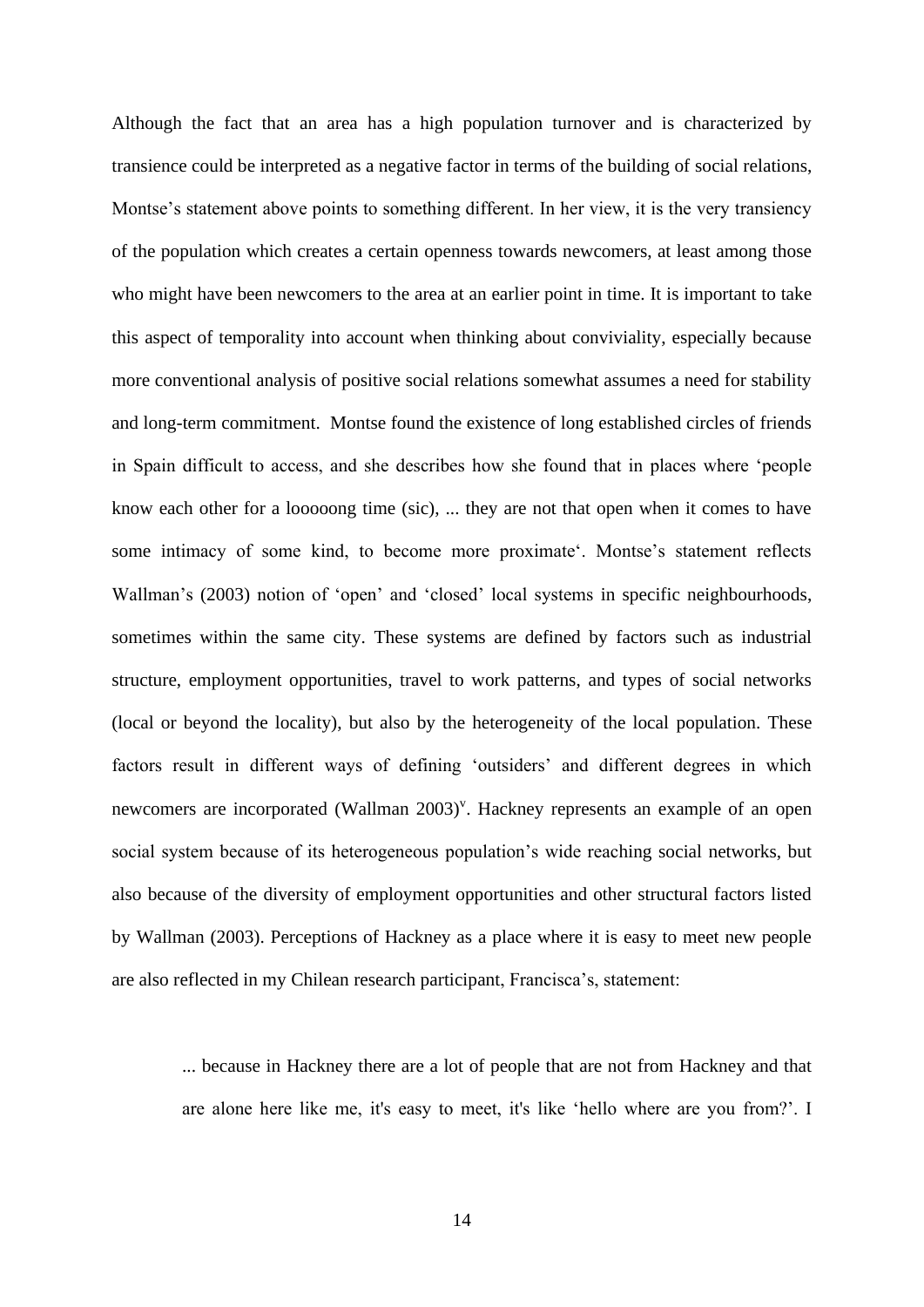know that they don't have parents here, and they are here for some reason so you have a lot of things in common, so it's easy to meet people.

But where do recent migrants form such closer social relations? Where are the spaces of conviviality where people's relations go beyond fleeting interactions? In the following section, I look at microspaces of conviviality for both long-term residents as well as newcomers.

#### **Microspaces of conviviality**

M: Once I was in a coach going to a day trip with a children's centre and I sat there and thought 'this is democracy'. This is it!

S: Because there are people from everywhere?

M: Yes, this is it! I was in that coach and everybody was from all over, and it was a strange and funny trip, because it was everybody, the food, you needed to bring a packed lunch, so people from Ethiopia with types of food and Indian types of food, and how you relate to your children and how you care about them and raise them and talk to them. All these differences were there in a coach. And I was like, I'm with the world inside here, that's amazing!

Mariapaula is from Colombia and has been living in London for ten years. Her experience on the coach captures several issues which I discuss in this section. One is the experience of close proximity and interaction with people who are different in the context of what I describe as 'microspaces of conviviality', referring to places where people interact beyond the fleeting, but engage in conversations and activities which have the potential to lead to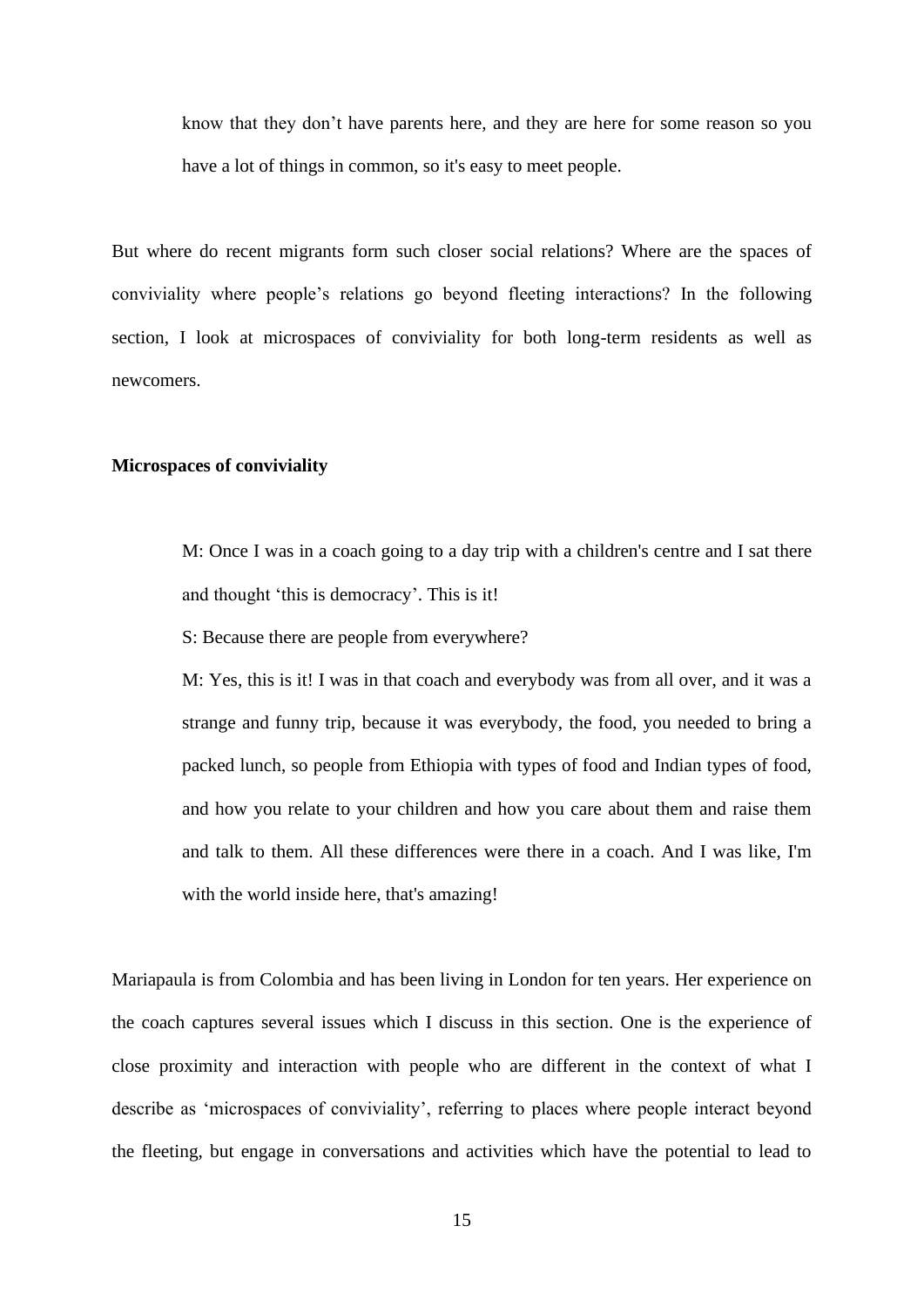friendships. These are similar to the 'micropublics' described by Amin (2002). Such 'parochial realm spaces' (Hunter 1985; Lofland 1989) are characterized by communal relations among, for example, neighbours, with colleagues in the workplace, or acquaintances through associations or schools. Social relations in the parochial realm are thus less personal than in the private realm, but more communal than in the public realm. In this section, I use the example of two types of such spaces where conviviality is not just a characteristic of the acceptance of diversity, but where it is characterized by repeated and sometimes more sustained social interactions across various types of difference: children's centres and football.

Children's centres are publicly funded places across the UK which offer various services, ranging from pre- and post-partum health checks, to breastfeeding advice, music classes, and drop-in sessions for parents and their pre-school children. According to a health professional who has been working with migrants in Hackney for many years, children's centres are the one place which, sooner or later, migrants with children will access. Among the mothers I interviewed, children's centres represented important places for socializing.

What happens during these drop-in sessions? Usually, the children are invited to participate in various activities around, for example, arts and crafts tables, but also outside with sand and water play. Often, a snack is provided towards the end of the session, and everybody sits together and sings nursery rhymes. I have observed various types of social interactions in these centres, ranging from simple smiles and gestures, to long chats and the seeming emergence of friendships. The intensity or depth of these interactions strongly depended on both language as well as other commonalities.

One of the children's centres I regularly attended was particularly diverse in terms of the languages spoken and the general mix of people (mainly mothers). Of the 16 parents attending a session, there were sometimes only two or three of the same linguistic, ethnic or

16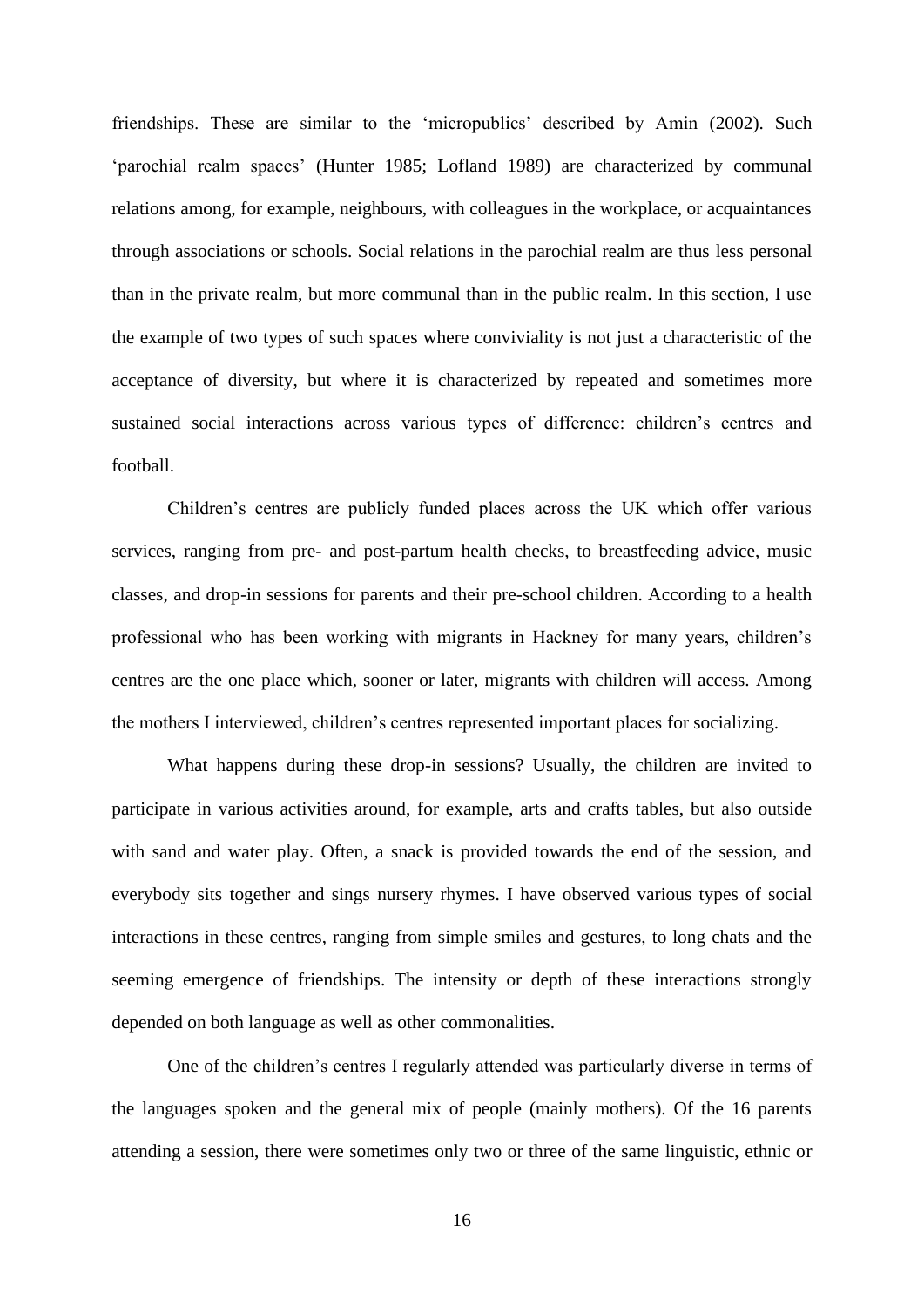religious background. Among the attendees, there were Turkish women with hardly any English, second-generation south Asian women who only took off their full veils once they entered the space, an Algerian and a Bolivian woman with broken English, a British south Asian man who was looking after his friend's son, a Somali grandmother, etc. Some of the Turkish and British south Asian Muslim mothers came together as friends, the rest of the mothers were on their own. I was amazed by the many languages the parents spoke with their children. Some of the adults chatted with those who spoke the same language, and, to a limited extent, to those who spoke different languages. Interactions among those parents who didn't know each other were limited, and after the sessions, people went home separately.

This was reflected in some of the accounts of my interviewees. They enjoyed attending the sessions at the children's centres, but did not form friendships across difference which went beyond that space. For example, a Romanian mother told me how much she enjoyed going to a children's centre with her son, 'socializing with the mothers there, telling our experiences, and they were not Romanian'. However, she only made friends with two Romanian mothers, one of whom also happened to be her neighbour.

However, sometimes women developed friendships within the centres which formed important anchor points for them, even if not going beyond the centre. In a centre run by a Muslim Community Centre, there was a mix of white women of primarily British backgrounds, and Muslim women of various national and linguistic backgrounds. I joined a conversation between a woman from Somalia and a Turkish woman who both spoke good English, although it was not their mother tongue. They were exchanging recipes, and the Somali woman was raving about how much she liked Turkish food. She told the Turkish woman that her husband really enjoyed it when she cooked the recipes which 'my Turkish friend from the children's centre gave me'. Although these women only see each other once a week at the children's centre, they have formed a friendship not only via the shared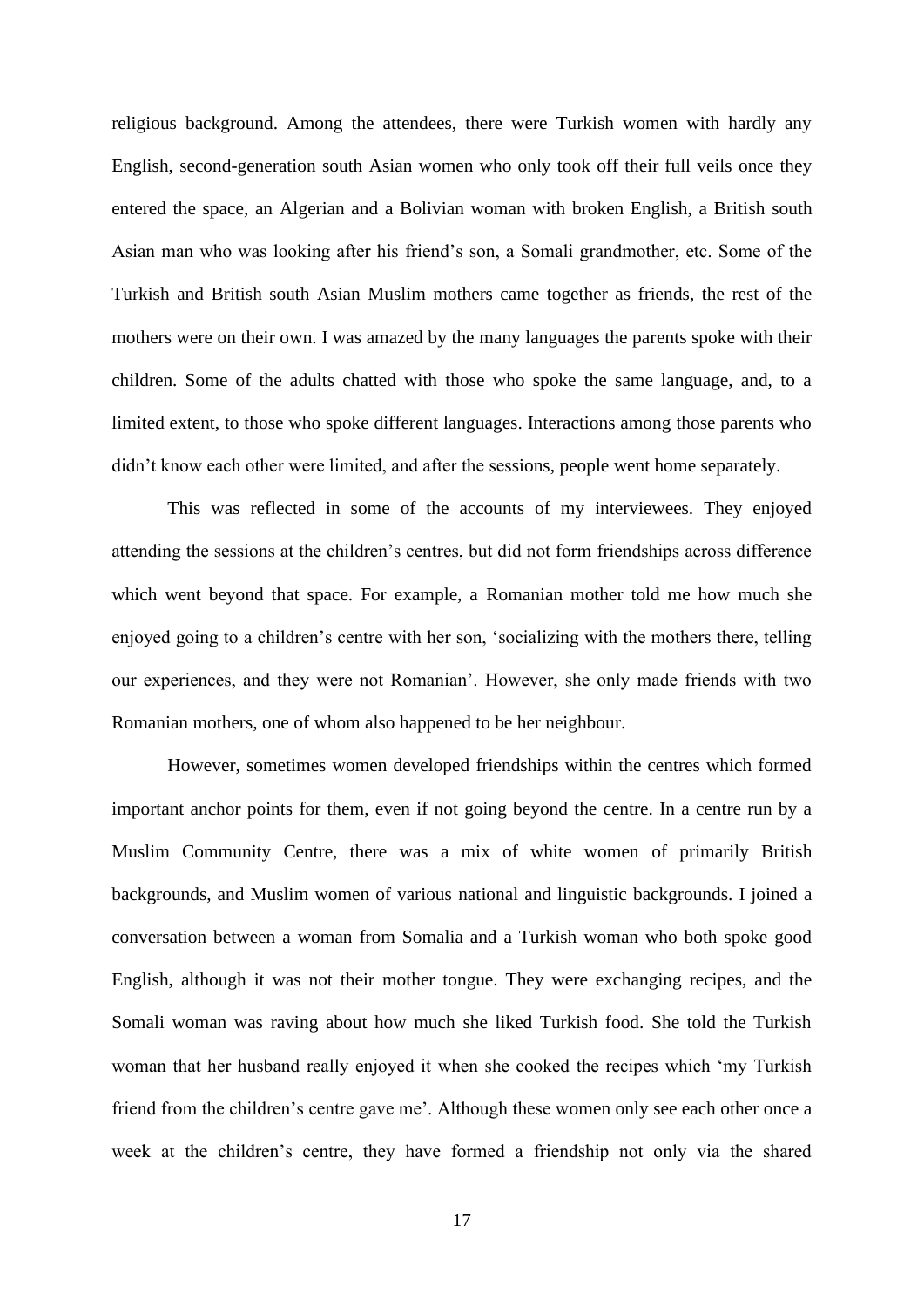experience of having children of the same age, but also on the basis of their interest in cooking. The fact that they both spoke enough English to talk about food and children, as well as the sharing of the weekly routine of coming to the children's centre, enabled them to form this close bond. Although they also shared the same religion (both were wearing headscarves), I cannot judge whether this factor played a role in their friendship.

Another example is that of Olga, a Georgian woman who came to London via Italy. She made a Russian speaking friend from Ukraine in a children's centre and, after several years, is still friends with her. Not only did she form a new friendship which went beyond the children's centre, but this friend also introduced her to a Facebook group of Russian-speaking mothers of various nationalities who also meet outside of cyberspace and organise picnics in the park with their children. Apart from their shared language, they also share similar educational backgrounds. Thus, language and shared interests were the most important elements which shaped the formation of more sustained and deeper relations. Such relations sometimes also go beyond language differences, especially in light of similar educational backgrounds and shared interests. Francisca from Chile and Aika from Kyrgyzstan, whom I both quoted earlier in this paper, met at a yoga class at a children's centre, which, according to Francisca, 'was nothing of yoga, but it's to meet new people'. There, they made friends with other women of various national backgrounds, for example Iran and Japan, who were interested in yoga, and they formed their own exercise group through which they have sustained their friendship until today, several years later. Although they do not share a language or national background, it is their shared educational background, their interest in yoga and a similar life-stage which brought them together.

These patterns of sustained conviviality leading to friendship as a result of routine (often weekly) encounters are also reflected in other contexts. Alisher, a migrant from Uzbekistan who is a big fan of football gained an insight into the many different social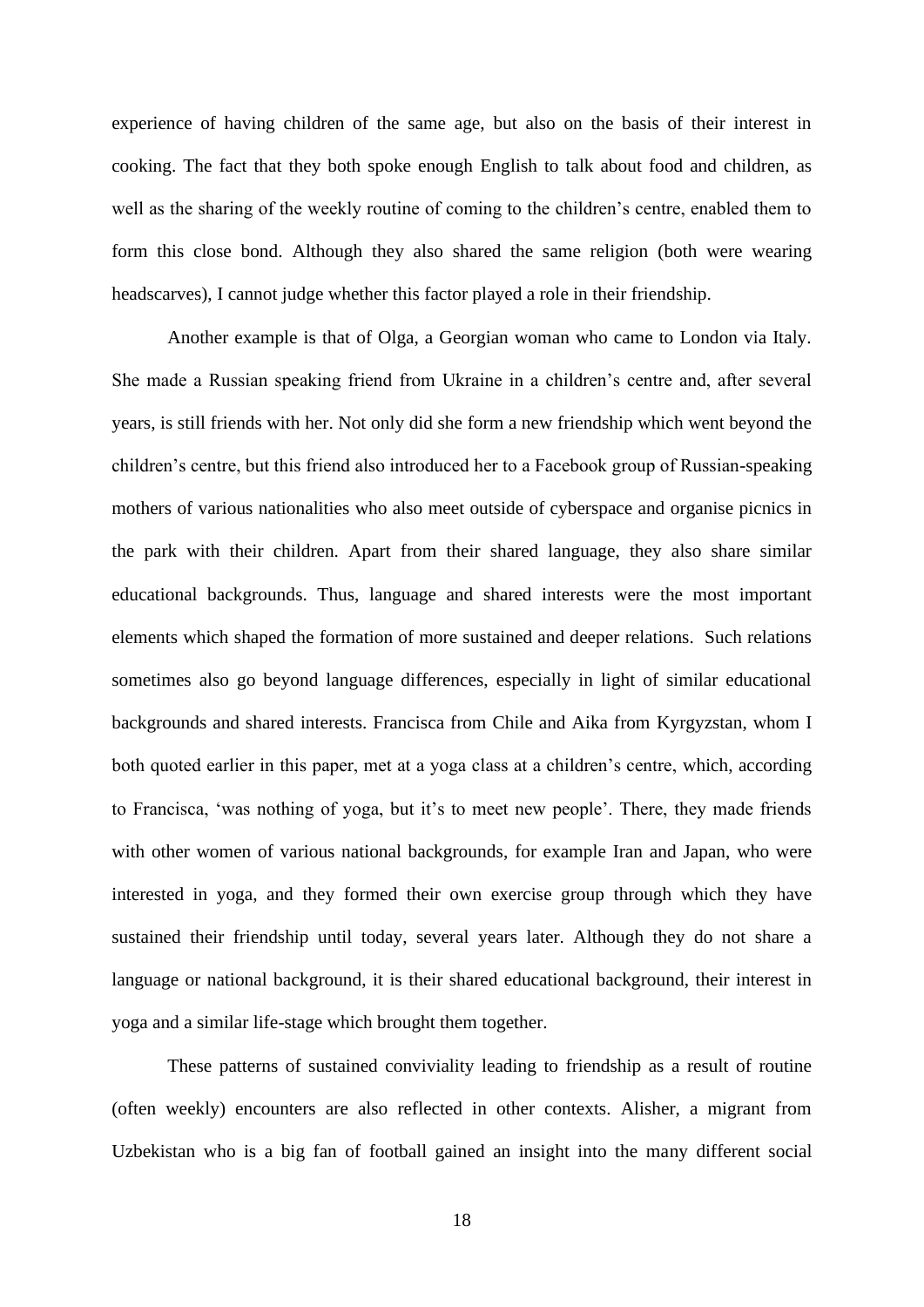worlds present in Hackney and beyond. He has played football in various groups and parks, approaching football players randomly and joining in for games. He started off with an Algerian group, but, despite his own Muslim background, could not relate to them over the course of time because of their strong religiosity. He then moved on to a different group consisting of people of different nationalities which he…

> … had never heard of, like Eritreans, all these countries I had never heard, so it was like, ohh, it's not just football, I'm learning something you know, meeting people, asking about their culture, what they do, what they like, it was like yeah it's quite good.

Again, it was the ability to speak English, the repeated and sustained encounters with these fellow players, and the shared interests, which led to long-term friendships:

> … and I just talked to them and they said they played every week, and can I come along, and slowly slowly, and just made simply friends, we had something in common, we went for drinks ...

The examples of the children's centres and Alisher's football clubs demonstrate how these open micro-spaces of conviviality facilitate experiences of close proximity with people who differ along various categorical differences. Importantly, only few research participants participated in other groups, civil society or religious organisations where people of different backgrounds meet.<sup>vi</sup> An exception to this are asylum seekers, who access services like advice centres, day centres for asylum seekers and refugees, and shelters or food banks where they meet people of different backgrounds, including long-term residents who work as volunteers.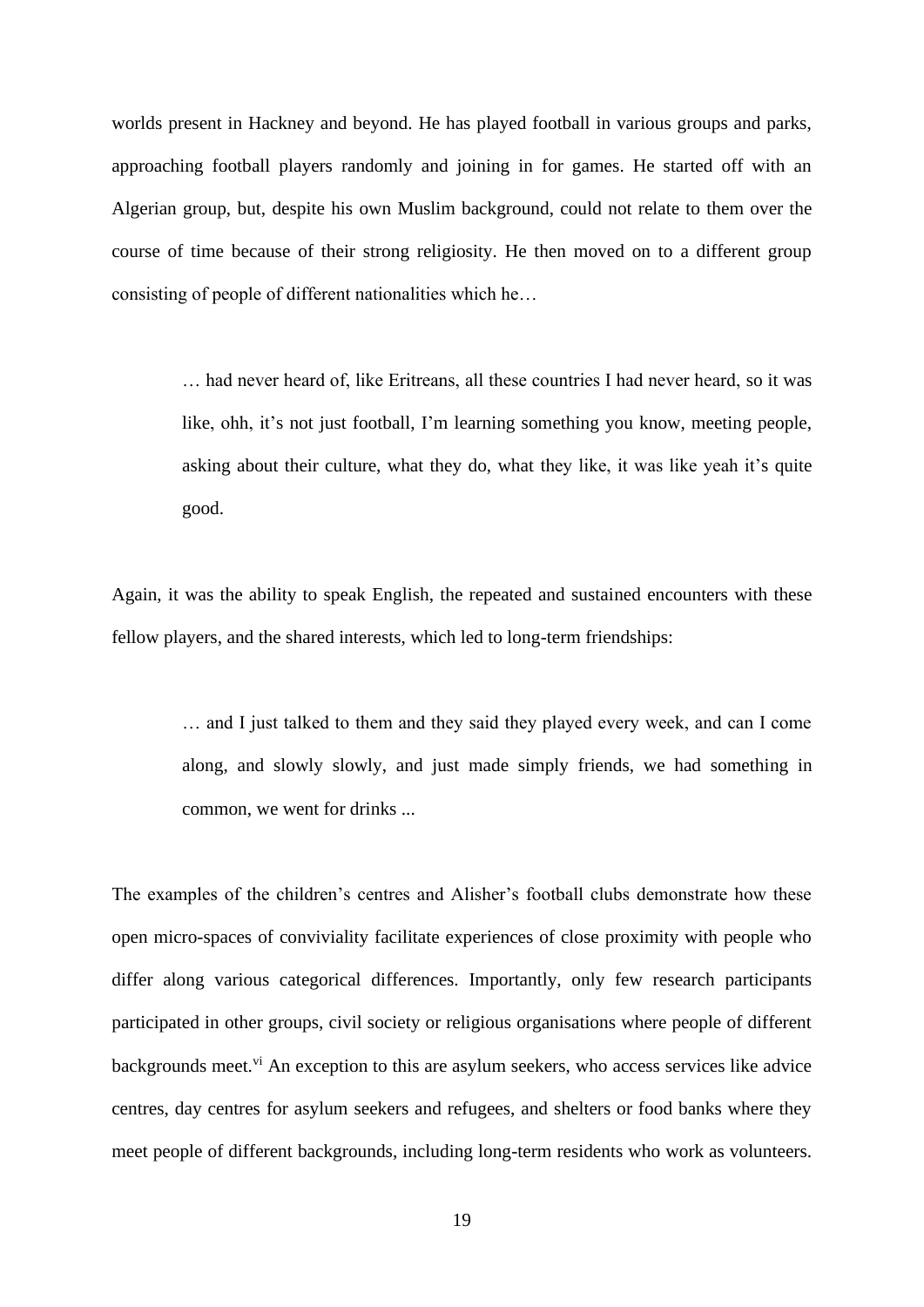In relation to migrants with a secure legal status, however, it appears to be the openness of state funded children's centres, freely accessible to everybody who is a parent, as well as the open format of more casual football groups in parks, which open up the possibility to encounter with different 'others'.

Importantly, however, many long-term residents as well as recent migrants do not participate in these spaces. They are busy working, some feel that their English is too limited, or they have formed their social networks independently through initial contacts, relations from work, or University. Thus, apart from the work place and University, children's centres and football clubs seem to be among the few places where both long term residents and people with limited English engage in more sustained encounters with people who are different. Micro-spaces of conviviality where routine encounters can take place over extended periods of time can thus not be taken for granted, but they need to be sustained and, in the case of children's centres, publicly funded.

#### **Conclusion**

This paper started off with the question of how existing patterns of conviviality between visibly and audibly different people (not just in terms of ethnicity, but also life-style) impact on migrants' settlement and sense of belonging. The story told in this paper is a positive one. Recent migrants experience commonplace diversity and the positive interactions observed in public and parochial space as key to their sense of belonging. Even if encountering difficulties in terms of legal status, access to work or housing, these migrants feel socially included because difference is accepted in public and parochial space. As mentioned in the introduction, this does not preclude the co-existence of racism, sexism or other forms of discrimination. None of the recent migrants I interviewed had had personal experiences of racism in public or parochial space, but some had observed instances where others were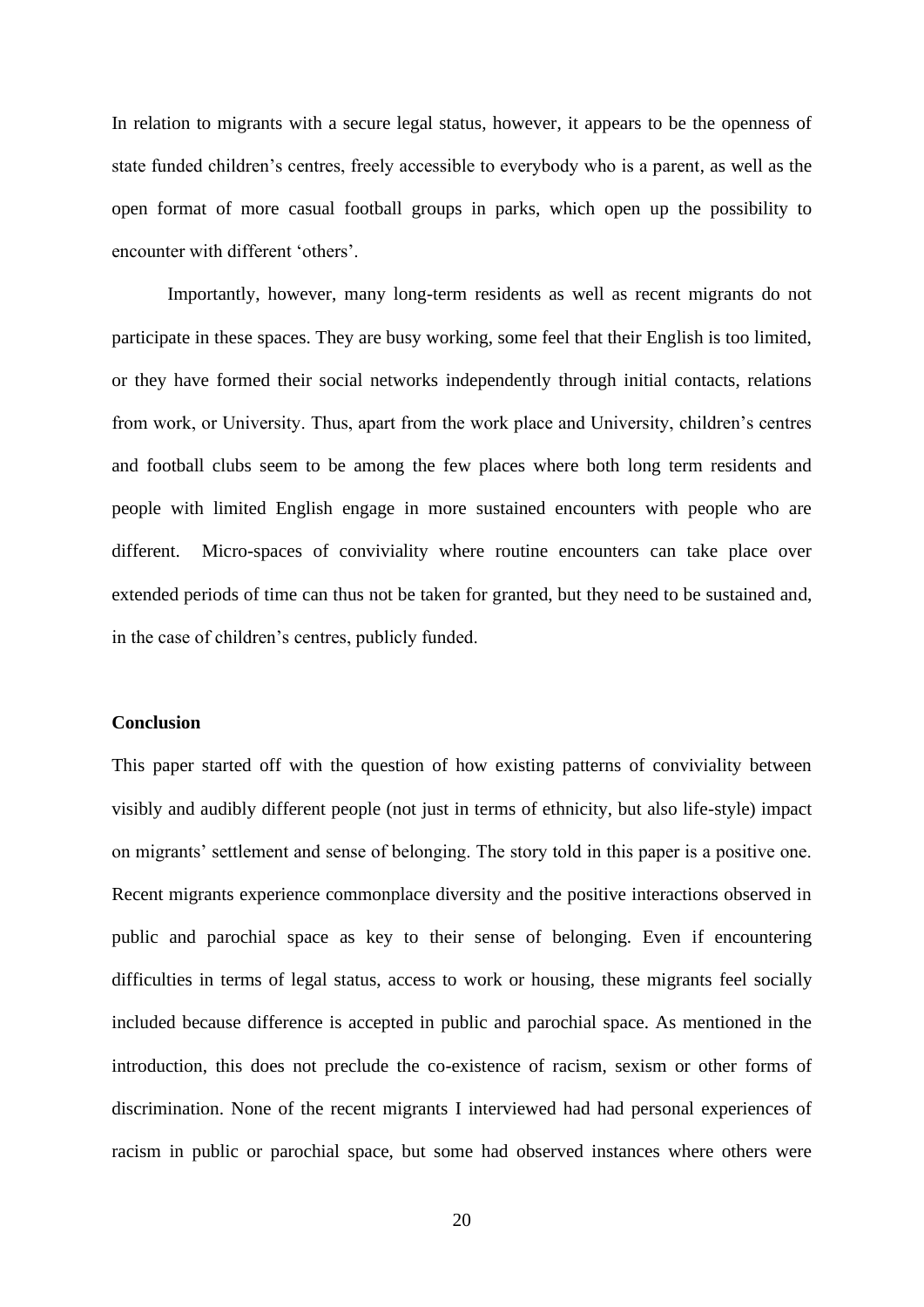affected by racism. These instances mainly related to newcomer status, rather than visible difference. None of my research participants generalized such negative experiences to the whole population of the area, but saw them as incidents within a context where their visible and sometimes linguistic difference did not form a barrier to a sense of inclusion.

Not only are experiences of settlement shaped by the long-standing diversity in the area, but also by previous experiences of the places where migrants might have lived prior to moving to Hackney.

While all migrants in one way or another experience conviviality and interaction across difference in public space, the more intensified interactions in the parochial realm do not form part of all migrants' day-to-day life. It is in places like children's centres where relations can sometimes go beyond the fleeting, primarily when a language is shared and when there are common interests and similar educational backgrounds. Interestingly though, my research participants mostly formed such relationships with other migrants, and not with white or ethnic minority British people, even if they had a good knowledge of English. They found it hard to explain these 'migrant convivialities', which were sometimes with coethnics, other times panethnic with speakers of the same language, and other times with people from completely different areas of the world. It could be related to what one of the research participants, quoted earlier, described as 'temporariness', relating to shared experiences of being a migrant and possibly not settling forever, which creates a certain openness towards others of the same fate. Some of my research participants also expressed a sense of exclusion from the social milieus of long-term British residents, describing it as 'impossible' to make British friends. This, however, did not impede on their sense of belonging and affiliation to the area.

The point important in relation to conviviality is that there is something about a place being super-diverse not just in terms of ethnicity, but also in regards to languages, religions

21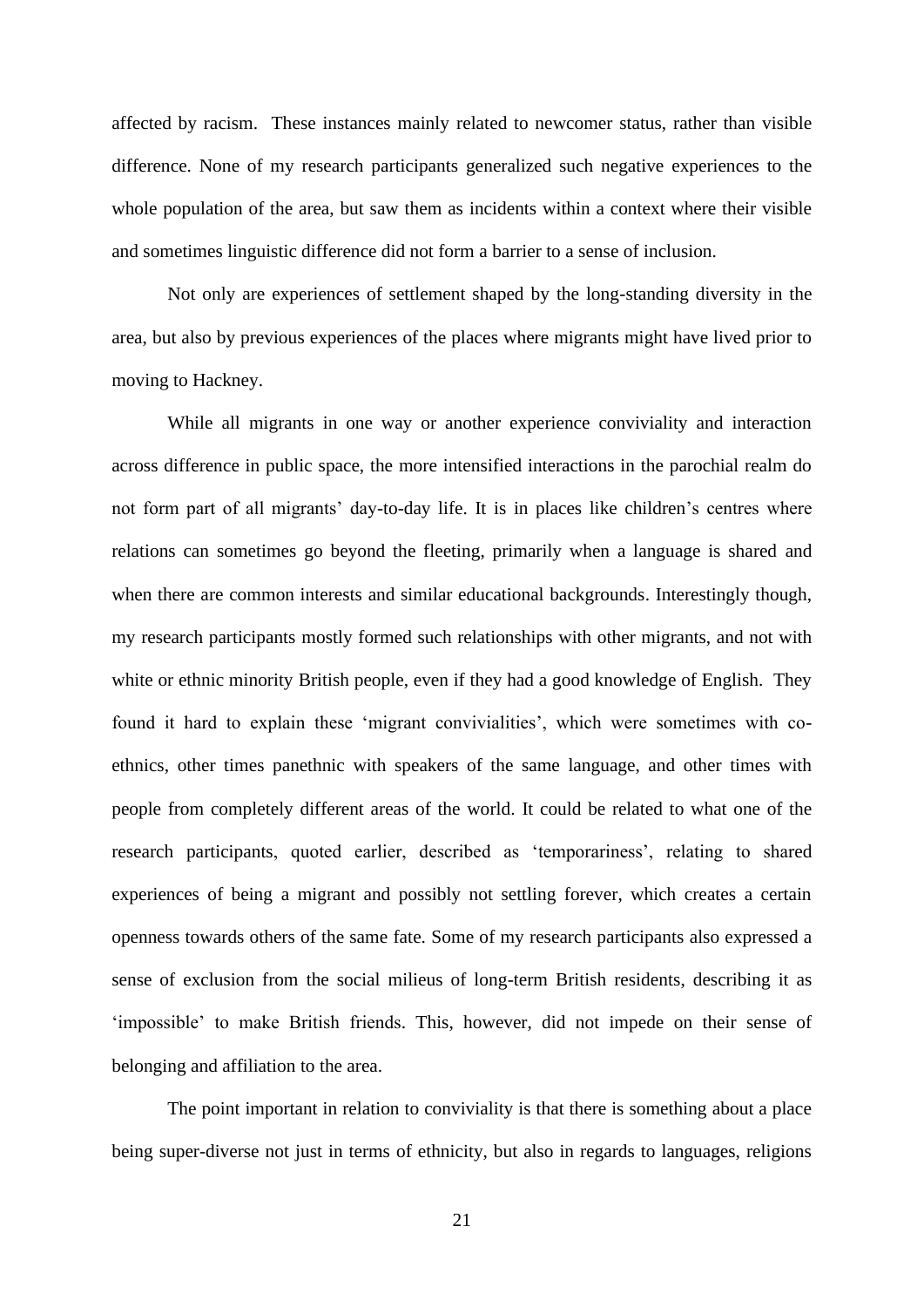and life-styles, which makes it easier to settle. In this context, social boundaries become so manifold and complex that, at least in public space, they lose relevance. In other words, there are so many different 'groups' and individuals present in the area that there is no established group which newcomers need to fit into (Elias & Scotson 1994). Wise and Velayutham also describe how difference gets 'back grounded' as a result of the 'sheer scale of diversity', but, as I have also shown in the introduction, it can become relevant in situations of tensions and conflict (Wise & Velayutham 2014:424). Especially when writing about conviviality, a notion which has been criticized for its connotation of 'happy multiculturalism' (Ahmed 2008), it is important to not lose sight of contentious issues around sexism, homophobia, xenophobia and racism which exist in parallel to convivial relations. In Hackney, these contentious issues relate to for example institutionalized racism against black youth (Wessendorf 2014), and barriers to accessing skilled work for highly educated recent migrants (Wessendorf 2016 [forthcoming]).

Migrants do not always expect the scale of diversity prior to their arrival in Hackney, but are surprised about the diversity. However, they very quickly adapt to it and learn to appreciate it. This relates to Overing and Passes' (2000) point that conviviality is something people strive for. Even if many people do not form friendships or more sustained relations with people of other backgrounds or life-styles, or do not participate in mixed spaces like children's centres, people who live in super-diverse contexts (have to) make an effort to live peacefully in public and parochial space, at school gates, play grounds, markets, etc., across language barriers and other kinds of differences which are sometimes difficult to understand. I would like to end this paper with a statement from Aika, my Kirgiz informant, which beautifully captures the process of learning conviviality, and the effort to live together peacefully. When comparing the diversity of her home town with Hackney, Aika said the following: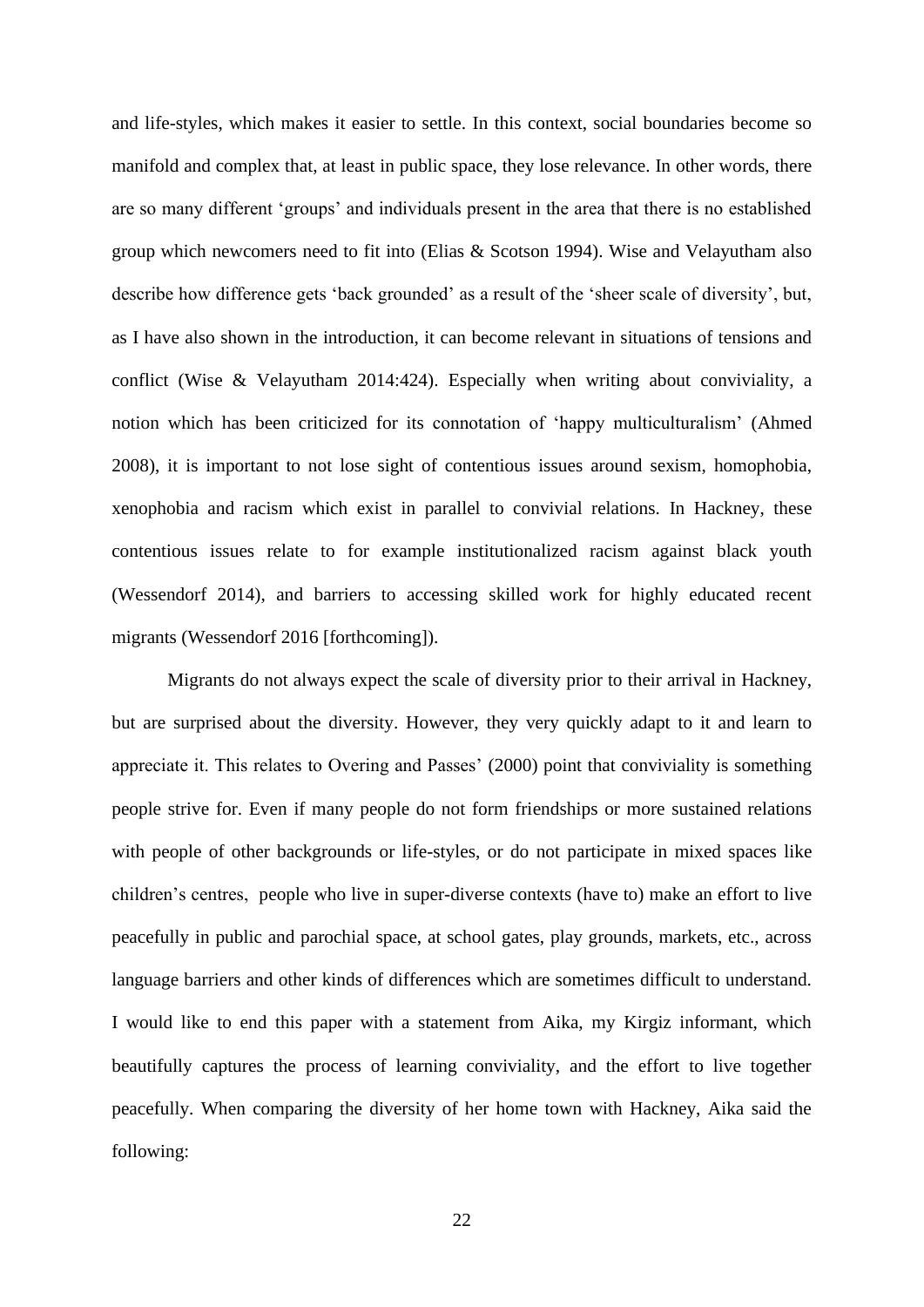So although Kyrgyzstan was mixed it was still not as mixed as here. It's just neighbouring countries, it wasn't somebody from completely far away coming here. And then you realize all of us are the same, all of us want the same thing. We would like to be happy, we would like to have a roof over our head, we would like to have decent food on our table, we are just human beings … differences aren't a big deal.

# **References**

- Ahmed S. 2008. Multiculturalism and the Promise of Happiness. *New Formations* 63:121-37
- Amin A. 2002. Ethnicity and the multicultural city: living with diversity. *Environment and Planning A* 24:959-80
- Berg M, Sigona N. 2013. Ethnography, diversity and urban space. *Identities: Global Studies in Culture and Power* 20 347-60

Buonfino A, Mulgan G. 2009. *Civility Lost and Found*. London: Young Foundation

- Butcher M, Dickens L. [forthcoming] Spatial dislocation and affective displacement: youth perspectives on gentrification in London *under review*
- Clayton J. 2009. Thinking spatially: towards an everyday understanding of inter-ethnic relations. *Social and Cultural Geography* 10:481-98
- Elias N, Scotson JL. 1994. *The Established and the Outsiders: a Sociological Enquiry into Community Problems*. London: Sage

Gilroy P. 2004. *After empire: melancholia or convivial culture?* London: Routledge

Gilroy P. 2006. Colonial Crimes and Convivial Cultures. Keynote speech presented at the exhibition *Rethinking Nordic Colonialism.* [http://www.rethinking-nordic](http://www.rethinking-nordic-colonialism.org/files/pdf/ACT2/ESSAYS/Gilroy.pdf)[colonialism.org/files/pdf/ACT2/ESSAYS/Gilroy.pdf](http://www.rethinking-nordic-colonialism.org/files/pdf/ACT2/ESSAYS/Gilroy.pdf)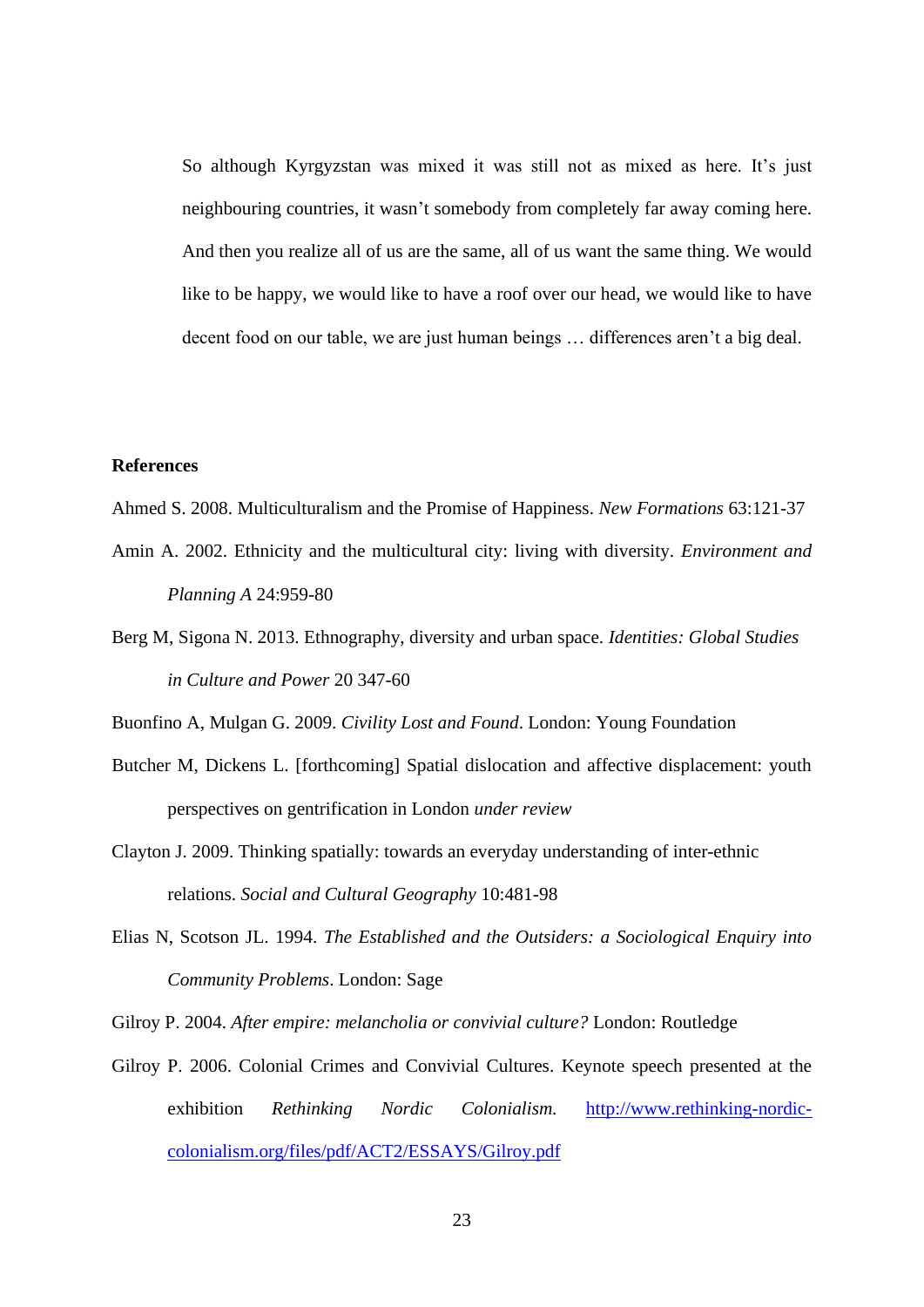- Glick Schiller N, Çağlar A. 2015. Displacement, emplacement and migrant newcomers: rethinking urban sociabilities within multiscalar power. *Identities: Global Studies in Culture and Power* http://dx.doi.org/10.1080/1070289X.2015.1016520
- Hudson M, Phillips J, Ray K. 2007. *Social cohesion in diverse communities*. York: Joseph Rowntree Foundation
- Hunter A. 1985. Private, parochial and public social orders: the problem of crime and incivility in urban communities. In *The Challenge of Social Control: Citizenship and Institution Building in Modern Society*, ed. GD Suttles, MN Zald, pp. 230-42. Norwood, NJ: Ablex
- Hyra DS. 2011. Community Inclusion and conflict: Super-Diversity and Multiracial Gentrification in the United States. In *Ethnography, Diversity and Urban Space*. COMPAS, University of Oxford
- Lamont M, Aksartova S. 2002. Ordinary Cosmopolitanisms. Strategies for Bridging Racial Boundaries among Working-Class Men. *Theory, Cultura & Society* 19:1-25
- Landau LB, Freemantle I. 2010. Tactical cosmopolitanism and idioms of belonging: Insertion and self-exclusion in Johannesburg. *Journal of Ethnic and Migration Studies* 36:375- 90
- Lee J. 2002. *Civility in the city: Blacks, Jews, and Koreans in urban America*. Cambridge, Mass.; London: Harvard University Press
- Lofland LH. 1989. Social Life in the Public Realm. A Review. *Journal of Contemporary Ethnography* 17:453-82
- London Borough of Hackney. 2015. *Migration in Hackney. Analysis and Briefing*. London: London Borough of Hackney
- Meissner F, Vertovec S. 2015. Comparing super-diversity. *Ethnic and Racial Studies* 38:541- 55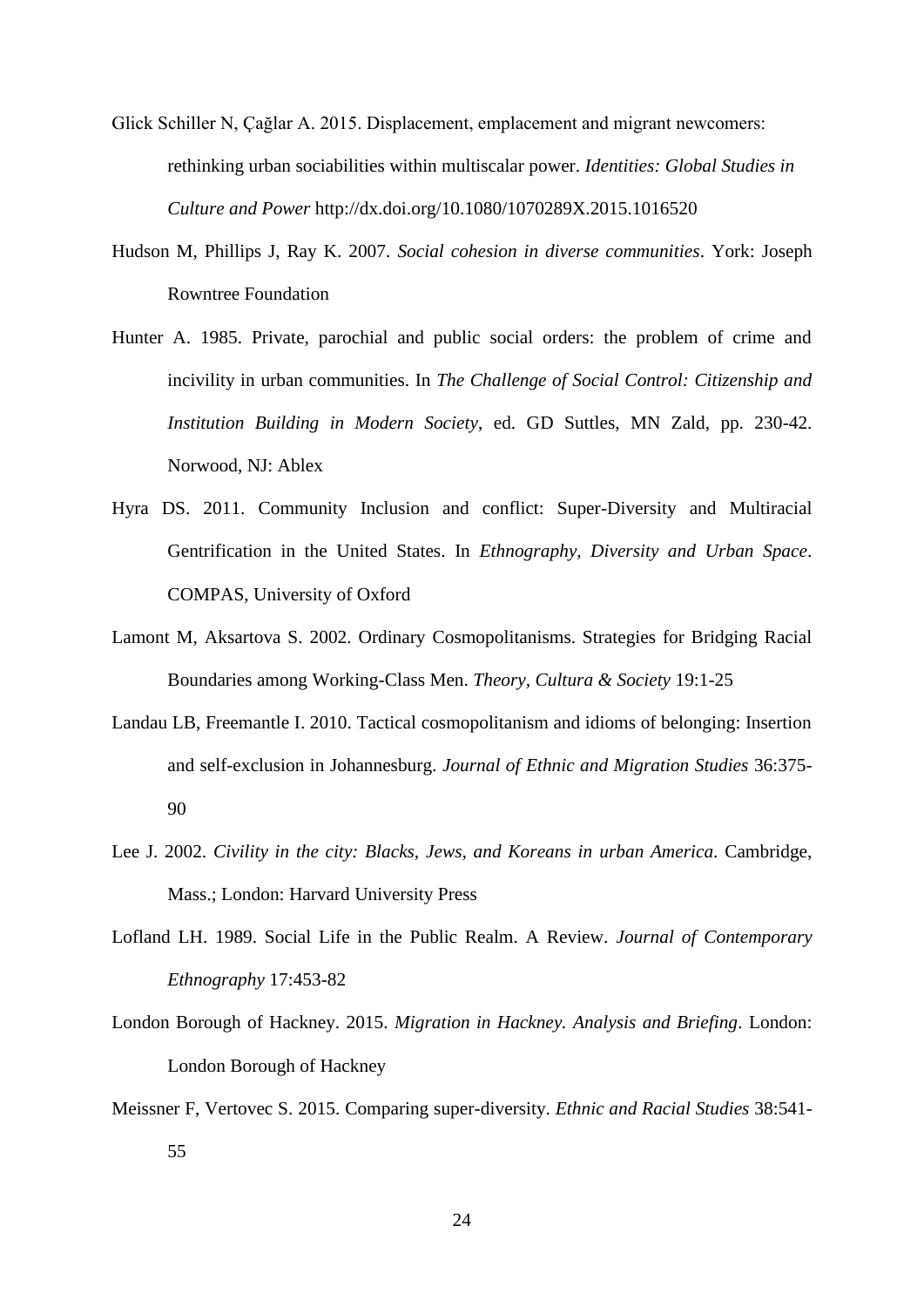- Morawska E. 2014. Composite meaning, flexible ranges, and multi-level conditions of conviviality: Exploring the polymorph. *European Journal of Cultural Studies* 17:357- 74
- Noble G. 2009. Everyday Cosmopolitanism and the Labour of Intercultural Community. In *Everyday multiculturalism*, ed. A Wise, S Velayutham, pp. 47-67. Basingstoke: Palgrave Macmillan
- Noble G. 2011. Belonging in Bennelong: ironic inclusion and cosmopolitan joy in John Howard's (former) electorate. In *Ocean to Outback: Cosmopolitanism in contemporary Australia*, ed. K Jacobs, J Malpas, pp. 150-74. Crwaley: UWA Press
- Nowicka M, Vertovec S. 2014. Comparing convivialities: Dreams and realities of livingwith-difference. . *European Journal of Cultural Studies* 17:341-56
- Overing J, Passes A. 2000. *The anthropology of love and anger : the aesthetics of conviviality in native Amazonia*. London: Routledge
- Park RE, Burgess EW, McKenzie RD. 1968. *The City*. Chicago; London: University of Chicago Press
- Robinson D, Reeve K. 2006. Neighbourhood experiences of new immigration: Reflections from the evidence base, Joseph Rowntree Foundation, Water End
- Sandercock L. 2004. Reconsidering multiculturalism: Towards an intercultural project. In *Intercultural city series*, ed. P Wood, pp. 16-21. Stroud: Comedia
- Sennett R. 2010. The Public Realm. In *The Blackwell city reader*, ed. G Bridge, S Watson, pp. 261-72. Oxford: Wiley-Blackwell
- Simmel G. 1995 [1903]. The metropolis and mental life. In *Metropolis: Center and Symbol of our Times*, ed. P Kasnit, pp. 30-45. Basingstoke: Macmillan
- Tonkiss F. 2003. The ethics of indifference. Community and solitude in the city. *International Journal of Cultural Studies* 6:297-311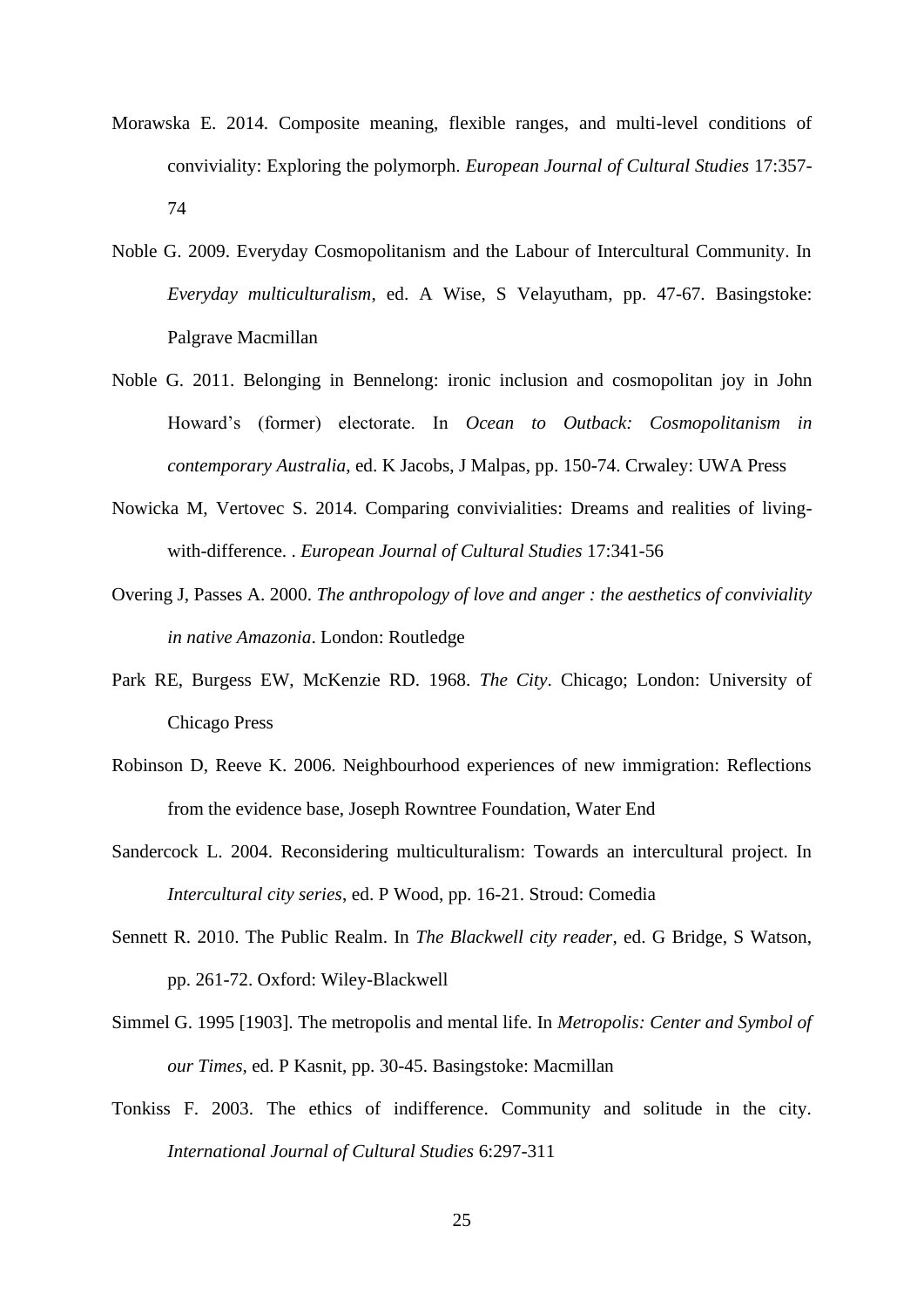- Valentine G. 2008. Living with difference: reflections on geogrphies of encounter. *Progress in Human Geography* 32:323-37
- van Leeuwen B. 2010. Dealing with Urban Diversity: promises and Challenges of city Life for Intercultural Citizenship. *Political Theory* 38:631-57

Vertovec S. 2007. Super-diversity and its implications. *Ethnic and Racial Studies* 30:1024-54

- Vertovec S. 2015. *Diversities old and new: migration and socio-spatial patterns in New York, Singapore and Johannesburg*. Basingstoke: Palgrave Macmillan
- Wallman S. 2003. The Diversity of Diversity: Implications of the Form and Process of Localised Urban Systems. *Nota di Lavoro* 76
- Wessendorf S. 2013. Commonplace Diversity and the 'Ethos of mixing': perceptions of Difference in a London Neighbourhood. *Identities. Global Studies in Culture and Power* 20:407-22
- Wessendorf S. 2014. *Commonplace Diversity. Social Relations in a Super-diverse Context*. Basingstoke: Palgrave Macmillan
- Wessendorf S. 2016 [forthcoming]. Pathways of Settlement among Pioneer Migrants in Super-Diverse London. *Journal of Ethnic and Migration Studies.*
- Wilson HF. 2013. Multicultural learning: parent encounters with difference in a Birmingham primary school. *Transactions of the Institute of British Geographers. DOI: 10.1111/tran.12015*

Wirth L. 1938. Urbanism as a Way of Life. *American Journal of Sociology* 44:1-24

Wise A. 2007. Multiculturalism From Below: Transversal Crossings and Working Class Cosmopolitans. *Paper presented at the COMPAS Annual Conference*. Oxford University